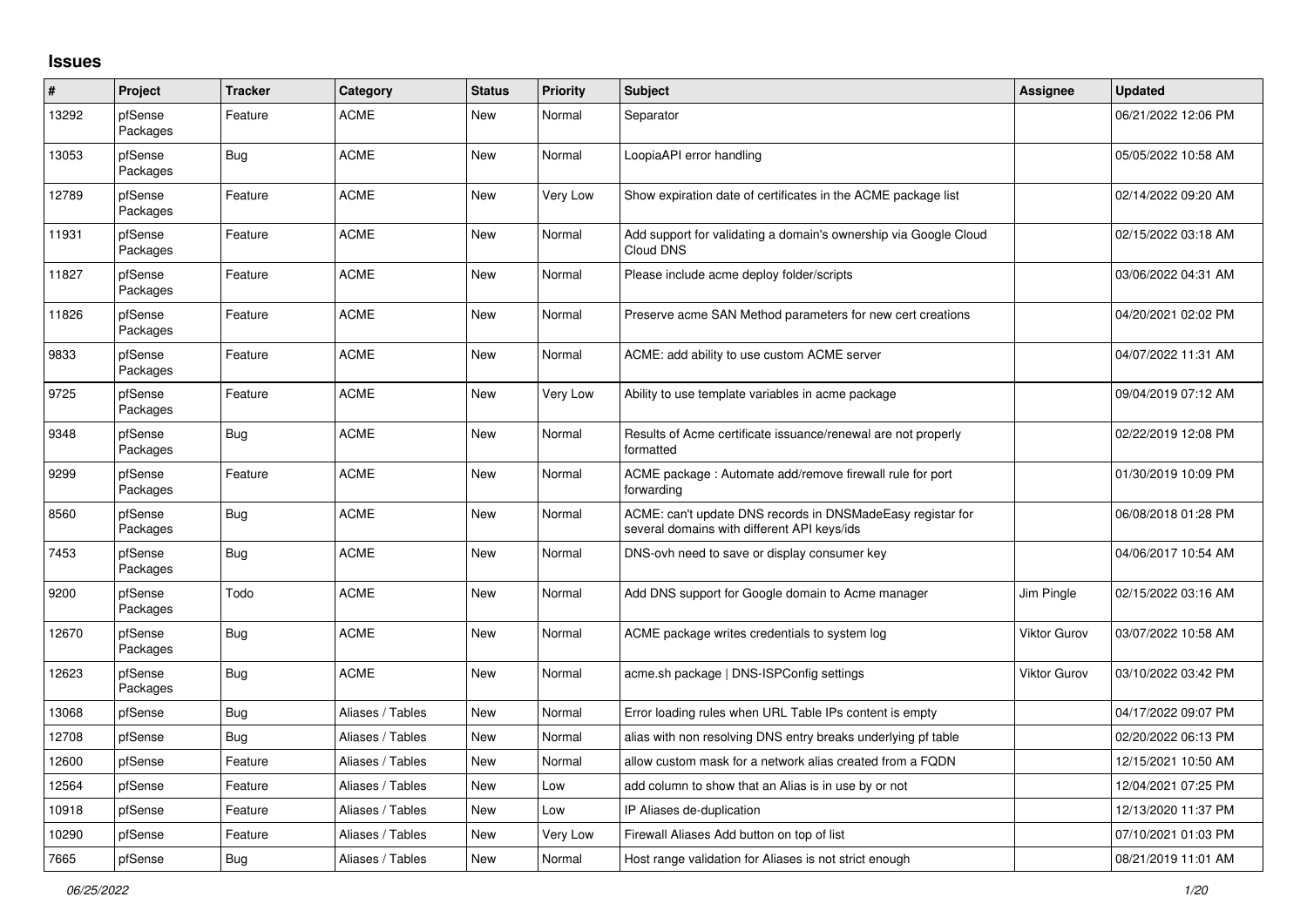| #     | Project             | <b>Tracker</b> | Category         | <b>Status</b> | <b>Priority</b> | Subject                                                                                                       | Assignee          | <b>Updated</b>      |
|-------|---------------------|----------------|------------------|---------------|-----------------|---------------------------------------------------------------------------------------------------------------|-------------------|---------------------|
| 5735  | pfSense             | Feature        | Aliases / Tables | New           | Very Low        | Automaticaly add DHCP leases to alias list or make it readable in<br>selected fields                          |                   | 08/21/2019 11:01 AM |
| 4195  | pfSense             | Feature        | Aliases / Tables | New           | Low             | Aliases: sections                                                                                             |                   | 08/21/2019 11:01 AM |
| 3387  | pfSense             | Feature        | Aliases / Tables | New           | Normal          | process_alias_urltable Frequency                                                                              |                   | 08/21/2019 11:01 AM |
| 1979  | pfSense             | Feature        | Aliases / Tables | <b>New</b>    | Normal          | Add some default read-only system aliases                                                                     | Jim Pingle        | 08/21/2019 11:01 AM |
| 13282 | pfSense Plus        | Bug            | Aliases / Tables | New           | Normal          | FQDN Aliases Break if an Invalid Domain is Present in the Chain                                               | Reid<br>Linnemann | 06/18/2022 03:12 PM |
| 11898 | pfSense<br>Packages | <b>Bug</b>     | apcupsd          | <b>New</b>    | Normal          | PHP error from apcupsd dashboard widget                                                                       |                   | 05/07/2021 09:12 AM |
| 11375 | pfSense<br>Packages | <b>Bug</b>     | apcupsd          | <b>New</b>    | Normal          | UPS Type <blank> for USB APC</blank>                                                                          |                   | 02/26/2021 11:10 AM |
| 10845 | pfSense<br>Packages | <b>Bug</b>     | apcupsd          | <b>New</b>    | Normal          | apcupsd doesn't stop when not enabled                                                                         |                   | 08/24/2020 10:16 AM |
| 12812 | pfSense<br>Packages | Feature        | arpwatch         | <b>New</b>    | Normal          | Would it be helpful if the FreeBSD net-mgmt/arpwatch port had an<br>option to use mail/dma for mail delivery? |                   | 02/16/2022 06:09 PM |
| 8454  | pfSense<br>Packages | <b>Bug</b>     | arpwatch         | <b>New</b>    | Very Low        | Arpwatch package break email notifications from other sources                                                 |                   | 06/23/2022 07:49 PM |
| 13260 | pfSense             | Feature        | Authentication   | <b>New</b>    | Normal          | Add support for OpenVPN static-challenge                                                                      |                   | 06/09/2022 02:04 PM |
| 12726 | pfSense             | Bug            | Authentication   | <b>New</b>    | Normal          | LDAP select container button auto populate                                                                    |                   | 01/25/2022 01:48 PM |
| 12546 | pfSense Plus        | Feature        | Authentication   | <b>New</b>    | Normal          | Add 2FA Support to pfSense Plus Local Database Authentication                                                 |                   | 06/25/2022 05:30 PM |
| 12519 | pfSense             | Bug            | Authentication   | New           | Normal          | Fail authentication using special character in password via the LDAP<br>connector                             |                   | 11/12/2021 07:39 AM |
| 12458 | pfSense             | Feature        | Authentication   | <b>New</b>    | Normal          | Use "unixHomeDirectory" instead of "homeDirectory" when LDAP<br>authentication server is Active Directory     |                   | 10/15/2021 08:18 AM |
| 12283 | pfSense             | <b>Bug</b>     | Authentication   | <b>New</b>    | Normal          | LDAP/RADIUS authentication servers configuration does not allow<br>source IP address to be specified          |                   | 08/20/2021 01:15 AM |
| 12095 | pfSense             | Bug            | Authentication   | <b>New</b>    | Normal          | Memory leak in pcscd                                                                                          |                   | 06/01/2022 01:01 PM |
| 12091 | pfSense             | Feature        | Authentication   | New           | Normal          | RFE: Add support for sssd authentication                                                                      |                   | 12/10/2021 04:55 PM |
| 11920 | pfSense Plus        | Feature        | Authentication   | New           | Normal          | SAML Authentication for pfSense (VPN and webConfigurator)                                                     |                   | 05/14/2021 12:56 AM |
| 10843 | pfSense             | Feature        | Authentication   | New           | Normal          | Allow user manager settings to specify multiple authentication servers                                        |                   | 01/13/2022 07:22 AM |
| 10765 | pfSense             | <b>Bug</b>     | Authentication   | New           | Normal          | Ampersands in Idap_extended_query are escaped twice                                                           |                   | 09/02/2020 07:55 AM |
| 10352 | pfSense             | <b>Bug</b>     | Authentication   | New           | Very Low        | RADIUS authentication fails with MSCHAPv1 or MSCHAPv2 when<br>passwords contain international characters      |                   | 06/20/2022 04:04 PM |
| 9937  | pfSense             | Feature        | Authentication   | New           | Normal          | OpenVPN Login User Privilege                                                                                  |                   | 11/29/2019 08:46 AM |
| 9288  | pfSense             | Feature        | Authentication   | New           | Normal          | SSHGuard add pfSense signature in standard                                                                    |                   | 08/14/2019 01:19 PM |
| 9222  | pfSense             | Feature        | Authentication   | New           | Normal          | Add sshguard log when release an IP                                                                           |                   | 08/14/2019 01:00 PM |
| 9165  | pfSense             | Feature        | Authentication   | New           | Normal          | only IPs can be added to sshguard whitelist                                                                   |                   | 04/21/2022 12:39 PM |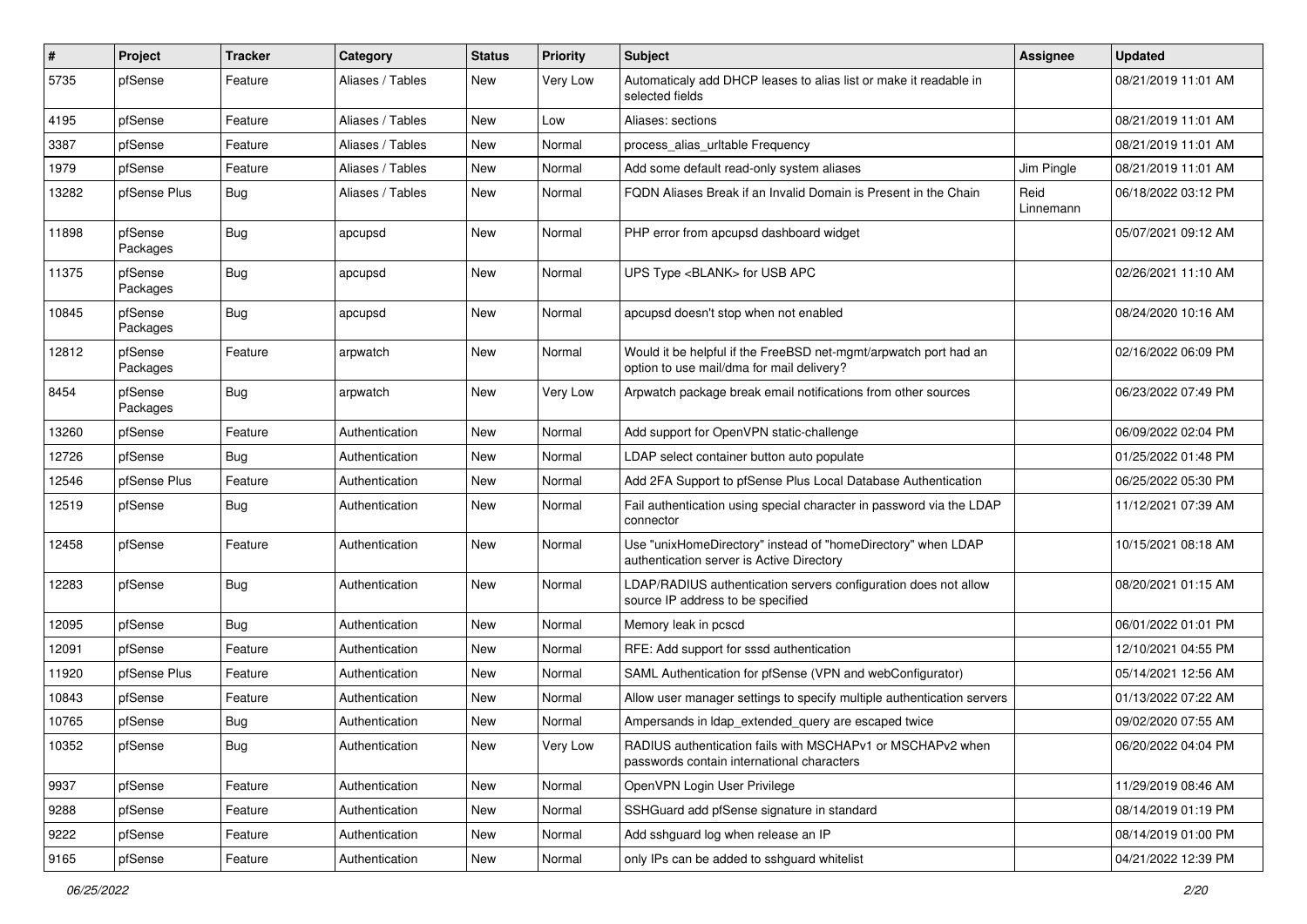| #     | Project             | <b>Tracker</b> | Category         | <b>Status</b> | <b>Priority</b> | Subject                                                                                                                              | Assignee              | <b>Updated</b>      |
|-------|---------------------|----------------|------------------|---------------|-----------------|--------------------------------------------------------------------------------------------------------------------------------------|-----------------------|---------------------|
| 8775  | pfSense             | Feature        | Authentication   | New           | Very Low        | Use SRV record for LDAP Authentication                                                                                               |                       | 05/06/2020 07:49 AM |
| 8694  | pfSense             | Feature        | Authentication   | New           | Very Low        | Client CA Auth for PFSense WebGui                                                                                                    |                       | 08/21/2019 09:25 AM |
| 8087  | pfSense             | Bug            | Authentication   | New           | Normal          | Provide Calling-Station-ID to RADIUS backed VPN connections                                                                          |                       | 06/06/2020 05:36 AM |
| 5825  | pfSense             | Feature        | Authentication   | New           | Normal          | Allow EAP-RADIUS for authentication servers                                                                                          |                       | 08/21/2019 10:32 AM |
| 5652  | pfSense             | Bug            | Authentication   | New           | Normal          | Radius IETF Class Group Assignment - Incorrect Standard                                                                              |                       | 08/13/2019 01:39 PM |
| 4242  | pfSense             | Feature        | Authentication   | New           | Normal          | Two Factor or OTP Authentication for Admin Interface                                                                                 |                       | 01/04/2022 12:07 PM |
| 4098  | pfSense             | Feature        | Authentication   | New           | Normal          | Add option to force a password change on login                                                                                       |                       | 08/21/2019 10:31 AM |
| 12715 | pfSense             | Bug            | Authentication   | <b>New</b>    | Normal          | Long system startup time when LDAP is configured and unavailable<br>during startup.                                                  | Christian<br>McDonald | 01/24/2022 05:50 AM |
| 12863 | pfSense             | Feature        | Authentication   | <b>New</b>    | Very Low        | dynamically tune sha512crypt rounds                                                                                                  | Jim Pingle            | 03/19/2022 12:53 PM |
| 6742  | pfSense             | Feature        | Authentication   | New           | Normal          | OAuth2 authentication for OpenVPN (and for FreeRadius)                                                                               | Jim Thompson          | 10/19/2020 09:19 AM |
| 11626 | pfSense Plus        | Bug            | Authentication   | New           | Normal          | Google LDAP connection failed due to lack of SNI for TLS 1.3                                                                         | Luiz Souza            | 06/25/2022 05:34 PM |
| 11266 | pfSense<br>Packages | Feature        | AutoConfigBackup | <b>New</b>    | Very Low        | Give an option to list restore point in "reverse" order/latest at the top.                                                           |                       | 01/19/2021 06:58 PM |
| 12767 | pfSense<br>Packages | Bug            | Avahi            | <b>New</b>    | Normal          | `Package radavahi-daemon does does not exist in current pfSense<br>version and it has been removed``` message on pfSense 2.7 restore |                       | 02/07/2022 11:28 AM |
| 12329 | pfSense<br>Packages | Feature        | Avahi            | <b>New</b>    | Normal          | Add optional floating firewall rules for IPv4 and IPv6                                                                               |                       | 02/09/2022 04:43 PM |
| 13039 | pfSense<br>Packages | Feature        | AWS VPC          | <b>New</b>    | Normal          | Handle transit gateway VPNs in the AWS VPN wizard                                                                                    |                       | 04/11/2022 07:31 AM |
| 9497  | pfSense<br>Packages | Bug            | AWS VPC          | New           | Normal          | AWS VPN Wizard: WebGUI times out.                                                                                                    |                       | 11/13/2019 10:07 AM |
| 9495  | pfSense<br>Packages | Bug            | AWS VPC          | New           | Normal          | AWS VPC VPN wizard produces incorrect config (SHA256 should be<br>SHA1)                                                              |                       | 08/19/2019 02:45 PM |
| 13289 | pfSense             | Bug            | Backup / Restore | <b>New</b>    | Low             | Attempting to restore a 0 byte "config.xml" prints an error that the file<br>cannot be read                                          |                       | 06/20/2022 10:46 AM |
| 12774 | pfSense             | Bug            | Backup / Restore | New           | Normal          | Picture widget image is not saved in backup                                                                                          |                       | 04/04/2022 04:48 AM |
| 12553 | pfSense             | Feature        | Backup / Restore | New           | Normal          | Auto Config Backup: Allow selecting multiple backups for deletion                                                                    |                       | 02/22/2022 04:27 AM |
| 12249 | pfSense             | Bug            | Backup / Restore | <b>New</b>    | Normal          | HAProxy causing failed ACB backups                                                                                                   |                       | 11/15/2021 11:58 PM |
| 11110 | pfSense             | <b>Bug</b>     | Backup / Restore | <b>New</b>    | Normal          | Backup file should be checked before restoring a specific area                                                                       |                       | 12/05/2020 02:50 PM |
| 9775  | pfSense             | Feature        | Backup / Restore | New           | Normal          | AutoConfigBackup - Rolling per day/hour cap on changes, retention<br>policy                                                          |                       | 09/20/2019 09:19 AM |
| 8076  | pfSense             | Bug            | Backup / Restore | New           | Normal          | User can easily apply an unusable interface configuration after restore                                                              |                       | 08/14/2019 10:52 AM |
| 7757  | pfSense             | <b>Bug</b>     | Backup / Restore | New           | Normal          | Auto Config Backup fails to upload unless Default Gateway is up                                                                      |                       | 08/16/2019 12:47 PM |
| 7688  | pfSense             | Feature        | Backup / Restore | New           | Low             | AutoConfigBackup - Info Icon - username only                                                                                         |                       | 10/22/2017 10:46 AM |
| 6608  | pfSense             | Feature        | Backup / Restore | New           | Low             | backup and restore dhcp                                                                                                              |                       | 07/13/2016 04:09 PM |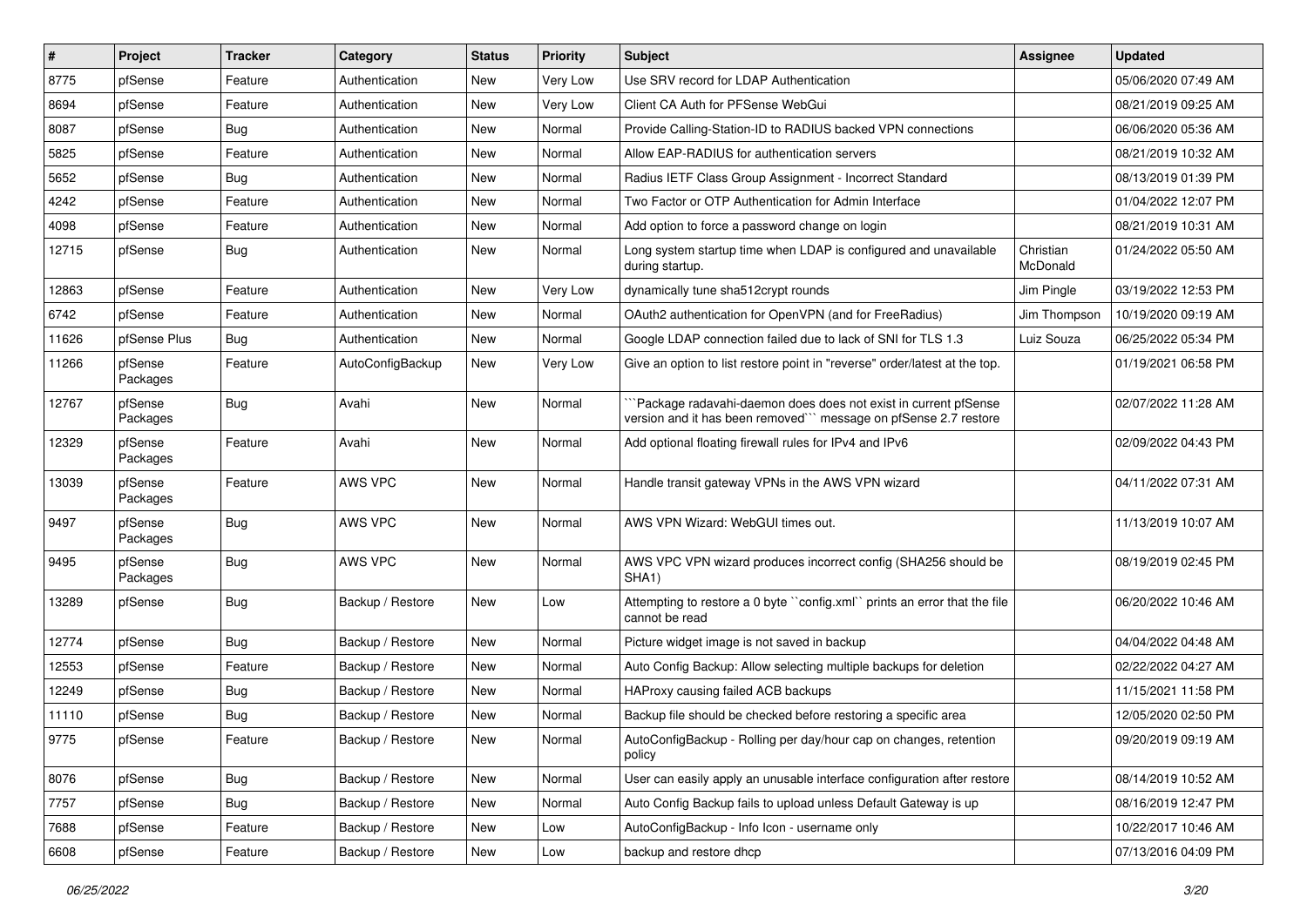| $\vert$ # | Project             | <b>Tracker</b> | Category              | <b>Status</b> | <b>Priority</b> | <b>Subject</b>                                                                          | Assignee          | <b>Updated</b>      |
|-----------|---------------------|----------------|-----------------------|---------------|-----------------|-----------------------------------------------------------------------------------------|-------------------|---------------------|
| 4681      | pfSense             | Feature        | Backup / Restore      | New           | Normal          | AutoConfigBackup make a way to easily download a saved backup                           |                   | 08/16/2019 12:46 PM |
| 3697      | pfSense             | Feature        | Backup / Restore      | New           | Normal          | New backup/restore area: Certificates                                                   |                   | 03/11/2017 11:30 AM |
| 3696      | pfSense             | Feature        | Backup / Restore      | New           | Normal          | Multiple items backup/restore                                                           |                   | 06/06/2014 02:33 PM |
| 1738      | pfSense             | Bug            | Backup / Restore      | New           | Very Low        | Restore fails when username in backup is not matching                                   |                   | 12/11/2021 07:51 PM |
| 1367      | pfSense             | Feature        | Backup / Restore      | New           | Normal          | Input validation on partial config restores                                             |                   | 03/21/2011 01:16 AM |
| 286       | pfSense             | Feature        | Backup / Restore      | New           | Normal          | Backup/restore users individually                                                       |                   | 01/09/2021 03:48 PM |
| 11634     | pfSense<br>Packages | Regression     | <b>BIND</b>           | New           | Normal          | bind hangs when pfsense is reconnecting as an openypn client to a<br>TUN openvpn server |                   | 03/14/2021 07:23 AM |
| 11563     | pfSense<br>Packages | Bug            | <b>BIND</b>           | New           | High            | BIND GUI writes TXT records > 255 characters                                            |                   | 02/27/2021 07:11 AM |
| 11074     | pfSense<br>Packages | Bug            | <b>BIND</b>           | New           | Low             | bind Zone Settings Zones, Save button opens "Confirmation required<br>to save changes"  |                   | 11/16/2020 11:08 AM |
| 10760     | pfSense<br>Packages | Bug            | <b>BIND</b>           | New           | High            | pfSense BIND 9.14.12 server terminates due to assertion failure                         |                   | 07/11/2020 04:53 PM |
| 10693     | pfSense<br>Packages | Bug            | <b>BIND</b>           | New           | Normal          | pfSense Bind Zone Editor UI does not update zone serial number<br>when a change is made |                   | 09/01/2021 12:51 AM |
| 8199      | pfSense<br>Packages | Feature        | <b>BIND</b>           | <b>New</b>    | Normal          | Support reordering and/or sort alphabetically across BIND package                       |                   | 12/12/2017 02:05 AM |
| 8197      | pfSense<br>Packages | Bug            | <b>BIND</b>           | New           | Normal          | BIND UI fails to properly update zone with inline DNSSEC signing<br>enabled             |                   | 02/18/2019 05:23 PM |
| 8146      | pfSense<br>Packages | Feature        | <b>BIND</b>           | New           | Normal          | Zone Domain Records more powerfull for BIND Zones                                       |                   | 08/13/2019 09:39 AM |
| 4472      | pfSense             | Feature        | Build / Release       | New           | Normal          | Cryptographically sign every (sub-)release                                              |                   | 08/13/2019 12:53 PM |
| 12782     | pfSense             | Todo           | Build / Release       | New           | Normal          | Disable compatibility flag                                                              | <b>Brad Davis</b> | 05/17/2022 02:33 PM |
| 13220     | pfSense             | Feature        | <b>Captive Portal</b> | New           | Very Low        | Voucher per-roll bandwidth restrictions and traffic quotas                              |                   | 05/26/2022 08:16 AM |
| 13219     | pfSense             | Feature        | <b>Captive Portal</b> | New           | Very Low        | Enable/Disable single voucher roll                                                      |                   | 05/26/2022 08:14 AM |
| 12730     | pfSense             | Bug            | <b>Captive Portal</b> | New           | Normal          | RADIUS accounting does not work if WAN is down                                          |                   | 01/26/2022 05:13 AM |
| 12648     | pfSense             | <b>Bug</b>     | <b>Captive Portal</b> | New           | Normal          | Undocumented variables 'listenporthttp' and 'listenporthttps'                           |                   | 12/28/2021 10:44 AM |
| 12467     | pfSense             | Bug            | <b>Captive Portal</b> | New           | Normal          | CP error on client disconnect after reboot                                              |                   | 10/17/2021 05:35 AM |
| 12357     | pfSense             | Bug            | <b>Captive Portal</b> | New           | Normal          | Captive Portal popup Logout button loads full login page in popup<br>when clicked       |                   | 10/27/2021 12:10 PM |
| 11379     | pfSense             | Feature        | <b>Captive Portal</b> | New           | Normal          | <b>Template Roll Printer</b>                                                            |                   | 02/07/2021 05:26 AM |
| 11189     | pfSense             | Feature        | <b>Captive Portal</b> | New           | Normal          | Captive Portal - Tarpit option                                                          |                   | 12/23/2020 06:44 PM |
| 9627      | pfSense             | Feature        | <b>Captive Portal</b> | New           | Normal          | Captive Portal only shows authenticated users                                           |                   | 08/14/2019 02:48 PM |
| 7971      | pfSense             | Feature        | <b>Captive Portal</b> | New           | Normal          | Allow import, export and synchronization of MACs under Captive<br>Portal service        |                   | 10/19/2017 04:56 AM |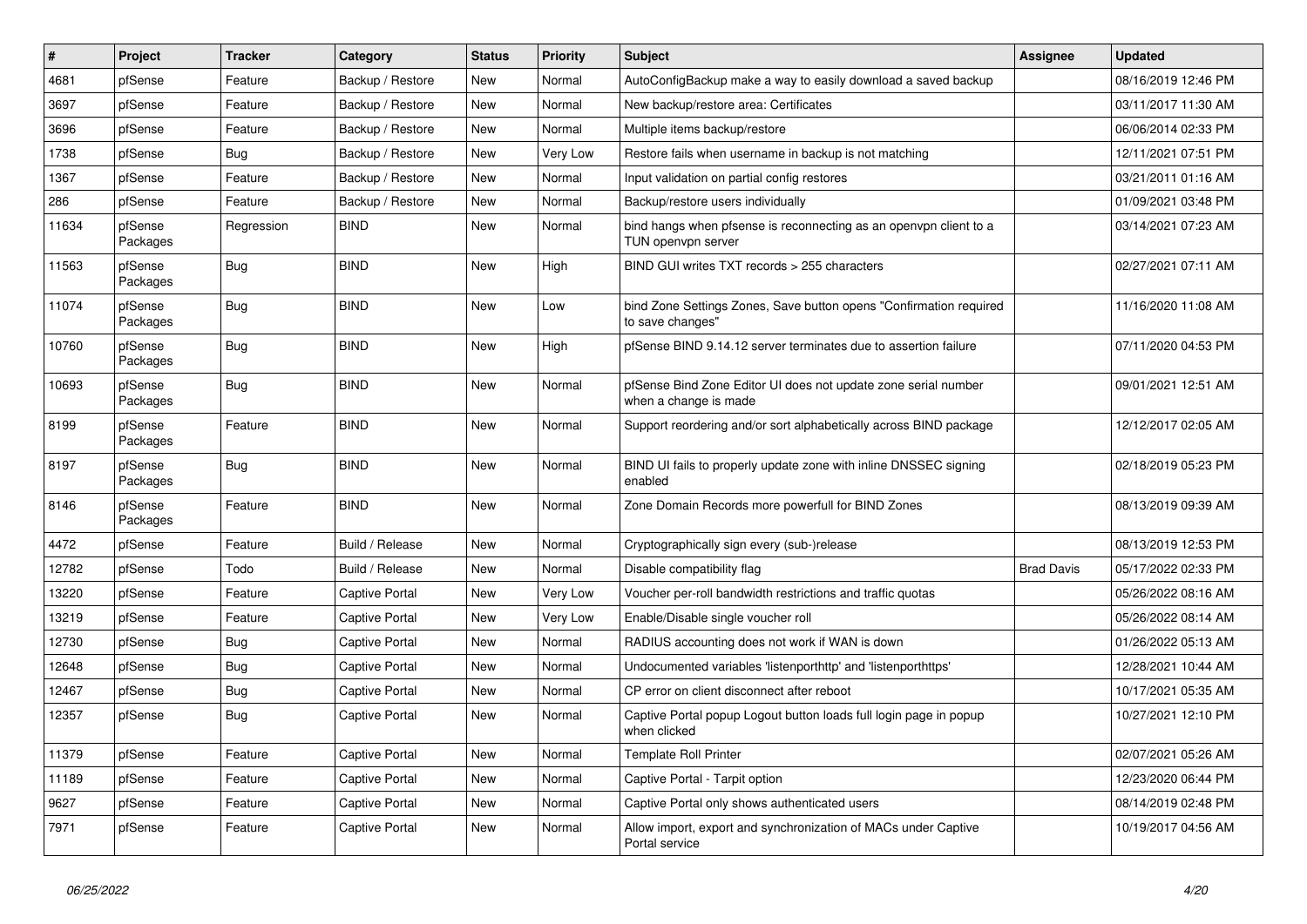| $\vert$ # | Project      | <b>Tracker</b> | Category              | <b>Status</b> | <b>Priority</b> | Subject                                                                                     | Assignee             | <b>Updated</b>      |
|-----------|--------------|----------------|-----------------------|---------------|-----------------|---------------------------------------------------------------------------------------------|----------------------|---------------------|
| 6956      | pfSense      | Feature        | <b>Captive Portal</b> | New           | Normal          | Allow more control over concurrent logins                                                   |                      | 11/23/2016 12:01 PM |
| 4724      | pfSense      | Feature        | <b>Captive Portal</b> | New           | Low             | Captive Portal Status Add Client Hostname                                                   |                      | 05/22/2015 08:38 AM |
| 3053      | pfSense      | Feature        | <b>Captive Portal</b> | New           | Normal          | Automatically add DHCP static addresses to CP passthru-mac                                  |                      | 06/21/2013 11:54 AM |
| 2963      | pfSense      | Feature        | <b>Captive Portal</b> | New           | Normal          | Captive Portal MAC authentication request                                                   |                      | 08/22/2017 09:09 PM |
| 2573      | pfSense      | Feature        | <b>Captive Portal</b> | New           | Normal          | Captive Portal support of RADIUS POD (Packet of Disconnect)                                 |                      | 10/17/2016 03:14 AM |
| 2545      | pfSense      | Feature        | <b>Captive Portal</b> | New           | Low             | CaptivePortal: Custom "Re-authenticate every x minutes"                                     |                      | 07/08/2012 05:21 PM |
| 2025      | pfSense      | Feature        | <b>Captive Portal</b> | New           | Normal          | Captive Portal: Easy accessible Logout page instead of Logout<br>pop-up window              |                      | 02/06/2016 04:59 AM |
| 1924      | pfSense      | Feature        | <b>Captive Portal</b> | New           | Normal          | Ability of CP's allowed IP addresses to use aliases                                         |                      | 07/26/2018 04:28 AM |
| 385       | pfSense      | Feature        | <b>Captive Portal</b> | <b>New</b>    | Normal          | Reverse captive portal                                                                      |                      | 08/13/2019 12:23 PM |
| 1675      | pfSense      | <b>Bug</b>     | <b>Captive Portal</b> | New           | Normal          | Captive portal logout problems with pop-up blockers.                                        | <b>Jared Dillard</b> | 03/28/2016 01:37 PM |
| 3377      | pfSense      | Feature        | <b>Captive Portal</b> | New           | Normal          | OAuth2 authentication in captive portal                                                     | Jim Thompson         | 10/19/2020 09:13 AM |
| 9970      | pfSense      | Feature        | <b>Captive Portal</b> | New           | Low             | Captive Portal and SAML2 Integration                                                        | Mauro Braggio        | 10/12/2020 07:39 AM |
| 1831      | pfSense      | Feature        | <b>Captive Portal</b> | New           | Normal          | Captive portal IPv6 support                                                                 | Reid<br>Linnemann    | 05/25/2022 07:57 AM |
| 13110     | pfSense      | Bug            | CARP                  | New           | Very Low        | changing CARP VIP address does not update outbound NAT<br>interface IP                      |                      | 05/03/2022 02:52 PM |
| 8567      | pfSense      | Bug            | CARP                  | <b>New</b>    | Normal          | Using IPv6 VIP alias for services may affect CARP IPv6 VIP work                             |                      | 06/12/2018 01:26 PM |
| 8566      | pfSense      | Bug            | CARP                  | New           | Normal          | Wrong IPv6 source in NS request in case using of IPv6 alias                                 |                      | 06/12/2018 01:26 PM |
| 7648      | pfSense      | <b>Bug</b>     | CARP                  | New           | Very Low        | SPAN ports on an interface renders CARP HA inoperative                                      |                      | 06/14/2017 09:19 PM |
| 5849      | pfSense      | Bug            | CARP                  | New           | Normal          | Routing fail on CARP IPsec                                                                  |                      | 12/18/2021 04:41 PM |
| 2218      | pfSense      | Feature        | CARP                  | New           | Normal          | Ability to delay CARP master status at boot time                                            |                      | 03/03/2021 11:57 AM |
| 2099      | pfSense      | Todo           | CARP                  | New           | Normal          | Remove "queue" from CARP traffic                                                            |                      | 01/19/2012 10:59 AM |
| 8100      | pfSense      | Bug            | CARP                  | New           | Normal          | pfsync Initially Deletes States on Primary for Connections Established<br>through Secondary | Luiz Souza           | 02/08/2022 12:59 PM |
| 12894     | pfSense Plus | Bug            | Certificates          | New           | Low             | duplicating freshly created certificates through refreshing                                 |                      | 03/03/2022 02:35 PM |
| 12737     | pfSense      | Bug            | Certificates          | New           | Normal          | CApath is not defined by default in curl                                                    |                      | 05/17/2022 02:30 PM |
| 11203     | pfSense      | <b>Bug</b>     | Certificates          | New           | Normal          | certificate manager very slow                                                               |                      | 12/31/2020 11:57 AM |
| 10258     | pfSense      | Feature        | Certificates          | New           | Very Low        | allow to sign CA                                                                            |                      | 02/20/2020 04:20 AM |
| 7289      | pfSense      | <b>Bug</b>     | Certificates          | New           | Low             | Generating 4096bit Certificate                                                              |                      | 08/14/2019 09:56 AM |
| 2276      | pfSense      | Feature        | Certificates          | New           | Normal          | Remote CRL fetch support                                                                    |                      | 02/06/2016 04:14 AM |
| 1268      | pfSense      | Feature        | Certificates          | New           | Normal          | Allow mass renewing of certs                                                                |                      | 11/01/2019 03:17 PM |
| 9889      | pfSense      | <b>Bug</b>     | Certificates          | New           | Very Low        | CRL check for Intermediate CA CRLs fails                                                    | Jim Pingle           | 11/08/2019 11:03 AM |
| 13291     | pfSense Docs | Todo           | Configuration         | New           | Low             | Notification documentation                                                                  |                      | 06/21/2022 10:22 AM |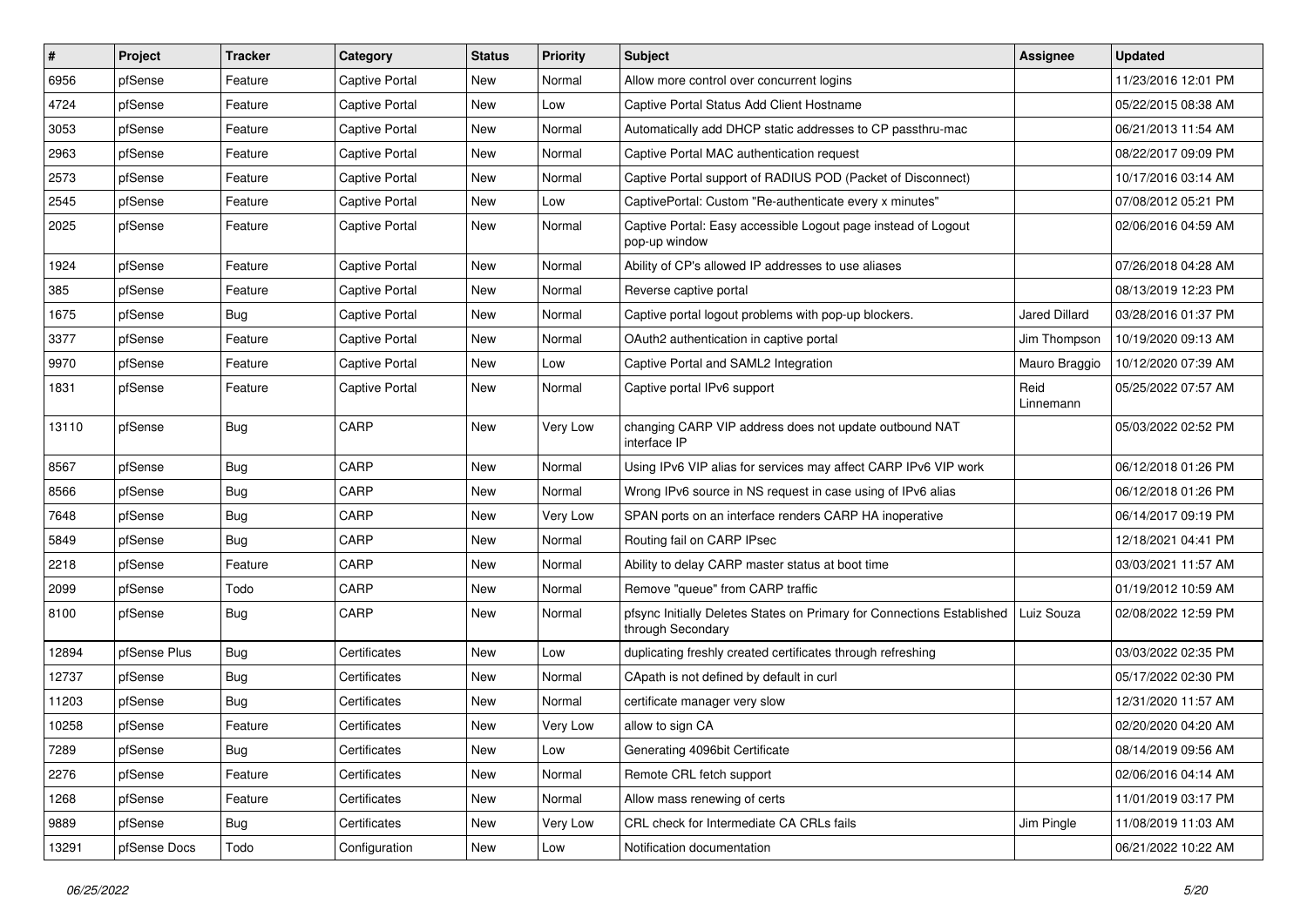| #     | Project             | <b>Tracker</b> | Category                 | <b>Status</b> | <b>Priority</b> | Subject                                                                                                               | Assignee      | <b>Updated</b>      |
|-------|---------------------|----------------|--------------------------|---------------|-----------------|-----------------------------------------------------------------------------------------------------------------------|---------------|---------------------|
| 12402 | pfSense Docs        | Todo           | Configuration            | New           | Normal          | Feedback on Configuration - Advanced Configuration Options -<br><b>Notifications</b>                                  |               | 09/24/2021 12:46 AM |
| 12098 | pfSense Docs        | Correction     | Configuration            | New           | Normal          | Feedback on pfSense Configuration Recipes - Accessing a<br>CPE/Modem from Inside the Firewall                         |               | 07/02/2021 02:30 AM |
| 13288 | pfSense             | <b>Bug</b>     | Configuration<br>Backend | New           | Normal          | Encode FreeRADIUS Custom Options                                                                                      |               | 06/20/2022 10:36 AM |
| 13287 | pfSense             | Feature        | Configuration<br>Backend | New           | Normal          | Encode OpenVPN Custom Options                                                                                         |               | 06/20/2022 10:33 AM |
| 12483 | pfSense             | Bug            | Configuration<br>Backend | New           | Normal          | GUI creates inconsistent config.xml                                                                                   |               | 10/23/2021 06:48 AM |
| 10833 | pfSense             | Bug            | Configuration<br>Backend | New           | Normal          | unbound exits on configuration error when link status flaps on LAN<br>interface                                       |               | 08/13/2020 11:53 PM |
| 6398  | pfSense             | Bug            | Configuration<br>Backend | New           | Normal          | If config cannot be loaded due to corruption or bug, it isn't handled<br>gracefully (just stops)                      |               | 08/13/2019 01:23 PM |
| 5902  | pfSense             | Todo           | Configuration<br>Backend | New           | Normal          | Use a common place for default values                                                                                 |               | 08/13/2019 12:53 PM |
| 3895  | pfSense             | Feature        | Configuration<br>Backend | New           | Normal          | Timeout for "Apply change"                                                                                            |               | 01/25/2021 08:07 AM |
| 13249 | pfSense             | Bug            | Console Menu             | New           | Normal          | Running playback comands multiple times results in PHP error                                                          |               | 06/06/2022 07:02 AM |
| 7747  | pfSense             | Feature        | Console Menu             | New           | Normal          | Minor UI Tweak: Make hitting enter on the console (esp via SSH)<br>should not log you out, but simply redraw the menu |               | 08/01/2017 04:03 PM |
| 6469  | pfSense             | Feature        | Console Menu             | New           | Normal          | Improve help + self documentation in console PHP shell                                                                |               | 08/13/2019 01:23 PM |
| 2693  | pfSense             | Feature        | Console Menu             | New           | Normal          | Allow mapping mapping non-physical interfaces via console                                                             | Mathieu Simon | 11/27/2012 03:00 PM |
| 11970 | pfSense<br>Packages | <b>Bug</b>     | Coreboot                 | New           | Normal          | Netgate Firmware Upgrade Doesn't Work on XG-2758                                                                      |               | 04/21/2022 12:39 PM |
| 13074 | pfSense Plus        | Bug            | Cryptographic<br>Modules | New           | Normal          | AES-GCM with SafeXcel on Netgate 2100 causes MBUF overload                                                            |               | 06/12/2022 11:14 AM |
| 12658 | pfSense<br>Packages | Feature        | darkstat                 | New           | Normal          | Adding prometheus metrics to darkstat                                                                                 |               | 05/27/2022 09:44 PM |
| 13168 | pfSense             | Feature        | Dashboard                | New           | Low             | Multiple Dashboard views for a single user                                                                            |               | 05/16/2022 07:53 AM |
| 11759 | pfSense             | Bug            | Dashboard                | New           | Normal          | Traffic graphs on dashboard double upload on pppoe links                                                              |               | 12/30/2021 04:00 AM |
| 10401 | pfSense             | Feature        | Dashboard                | New           | Normal          | Request: ability to sort/separate stopped/running Service(s) on<br>Dashboard -> Services Status widget                |               | 03/31/2020 04:48 PM |
| 10395 | pfSense             | Feature        | Dashboard                | New           | Low             | Add Dashboard System Information support for more PC Engines<br>APU boards                                            |               | 02/17/2022 01:02 AM |
| 10280 | pfSense             | Feature        | Dashboard                | New           | Low             | <b>DHCP Leases widget</b>                                                                                             |               | 11/07/2020 09:18 PM |
| 9677  | pfSense             | Bug            | Dashboard                | New           | Normal          | Dashboard hangs when widget needs data from a remote host which<br>is down                                            |               | 08/13/2019 09:15 AM |
| 9353  | pfSense             | Bug            | Dashboard                | New           | Low             | PHPSession errors from limited access to dashboard and widgets                                                        |               | 10/06/2020 09:31 AM |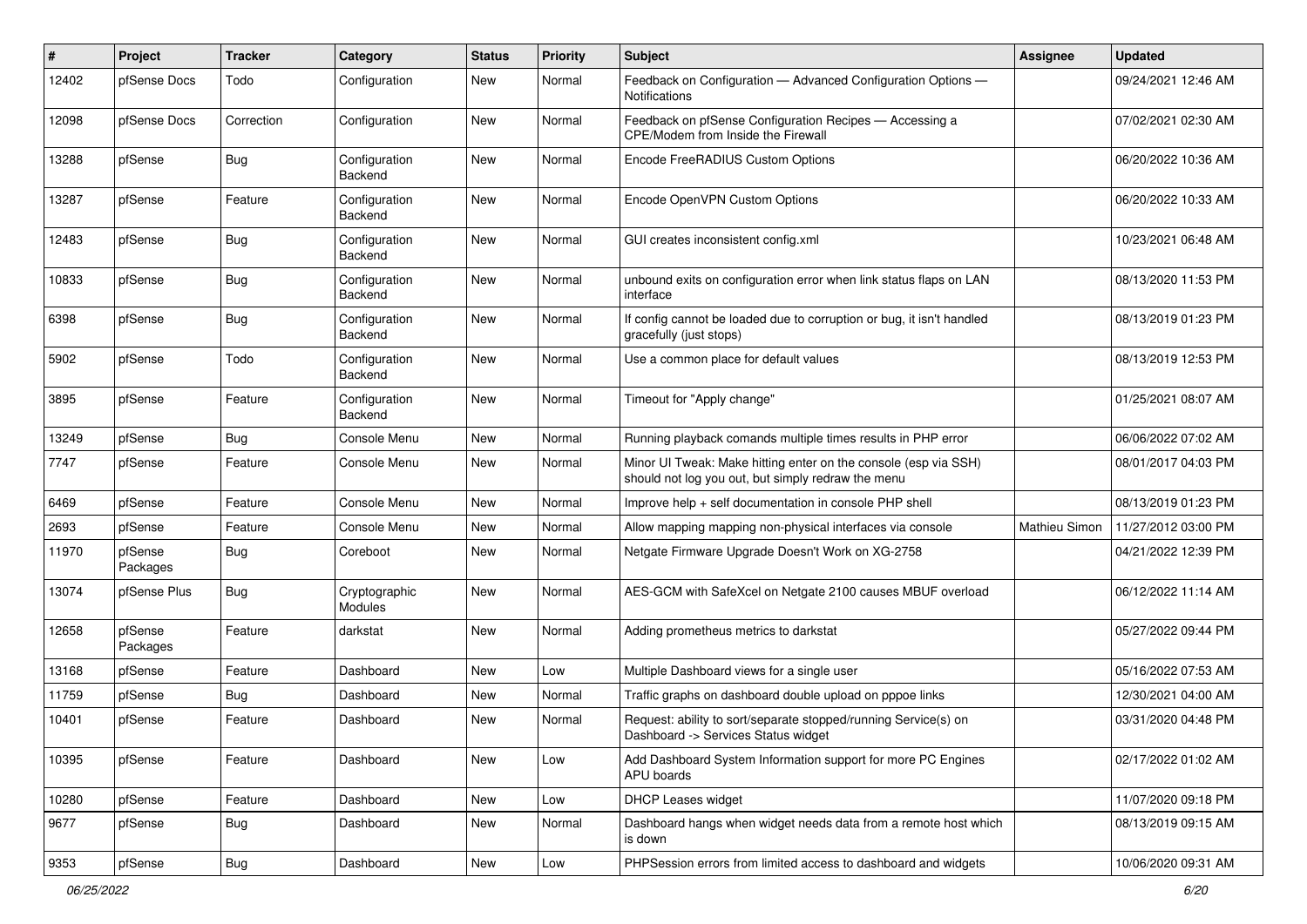| $\vert$ # | Project      | <b>Tracker</b> | Category        | <b>Status</b> | <b>Priority</b> | Subject                                                                                          | Assignee             | <b>Updated</b>      |
|-----------|--------------|----------------|-----------------|---------------|-----------------|--------------------------------------------------------------------------------------------------|----------------------|---------------------|
| 8458      | pfSense      | Feature        | Dashboard       | New           | Low             | Allow reordering of interface widget                                                             |                      | 08/14/2019 10:52 AM |
| 8157      | pfSense      | Bug            | Dashboard       | New           | Very Low        | Traffic Graph clutter from time to time                                                          |                      | 12/03/2017 06:40 AM |
| 7974      | pfSense      | Feature        | Dashboard       | New           | Normal          | <b>ZFS RAID Monitor Not available</b>                                                            |                      | 08/20/2019 01:34 PM |
| 7934      | pfSense      | Feature        | Dashboard       | New           | Very Low        | format support phone# for international use                                                      |                      | 10/12/2017 04:38 PM |
| 7857      | pfSense      | Bug            | Dashboard       | New           | Very Low        | Interfaces Widget U/I fails to wrap IPV6 addresses when the string is<br>too wide for the widget |                      | 08/13/2019 09:15 AM |
| 7788      | pfSense      | Bug            | Dashboard       | New           | Low             | Irregular updating of widgets like cpu/uptime on system widget.                                  |                      | 08/21/2019 09:03 AM |
| 7182      | pfSense      | Feature        | Dashboard       | New           | Normal          | Break up System Widget on the Dashboard                                                          |                      | 08/21/2019 08:59 AM |
| 7113      | pfSense      | <b>Bug</b>     | Dashboard       | New           | Normal          | Interface name in Traffic Graphs                                                                 |                      | 12/31/2021 05:40 PM |
| 6390      | pfSense      | Todo           | Dashboard       | New           | Low             | Autoscale from Traffic Graph not correct size (big graphs)                                       |                      | 05/23/2016 01:38 PM |
| 5567      | pfSense      | Feature        | Dashboard       | New           | Low             | CARP status widget does not update in real time                                                  |                      | 08/20/2019 03:33 PM |
| 4646      | pfSense      | Feature        | Dashboard       | New           | Normal          | Recover valuable vertical screen real estate in dashboard                                        |                      | 04/20/2015 07:46 PM |
| 3411      | pfSense      | Bug            | Dashboard       | New           | Low             | Interfaces and statistics dashboard widgets very slow with large<br>numbers of interfaces        |                      | 01/24/2014 02:09 AM |
| 2479      | pfSense      | Feature        | Dashboard       | New           | Normal          | Allow reordering of the traffic graphs on the dashboard                                          |                      | 06/08/2012 04:13 PM |
| 7387      | pfSense      | <b>Bug</b>     | Dashboard       | <b>New</b>    | Low             | New Traffic Graph in dashboard resets inverted view to normal view                               | <b>Jared Dillard</b> | 12/11/2021 08:14 PM |
| 7244      | pfSense      | Feature        | Developer Tools | New           | Normal          | Publish pfsense as a Vagrant Basebox                                                             |                      | 01/29/2019 04:09 AM |
| 1219      | pfSense      | Feature        | Developer Tools | New           | Low             | Ship DTRACE enabled kernels in the images                                                        |                      | 07/26/2017 03:14 AM |
| 11471     | pfSense Docs | Todo           | Development     | New           | Low             | Feedback on Development - Developing Packages                                                    | Jim Pingle           | 02/19/2021 02:52 PM |
| 11071     | pfSense Docs | New Content    | <b>DHCP</b>     | New           | Normal          | Feedback on Services - IPv6 Router Advertisements                                                | Jim Pingle           | 12/08/2020 09:25 AM |
| 8852      | pfSense Docs | Correction     | <b>DHCP</b>     | New           | Normal          | [feedback form] Unclear about "Client Identifier" in a static mapping                            | Jim Pingle           | 09/23/2020 02:30 PM |
| 13273     | pfSense      | <b>Bug</b>     | DHCP (IPv4)     | New           | Normal          | dhclient can use conflicting recorded leases                                                     |                      | 06/14/2022 11:07 AM |
| 13263     | pfSense      | <b>Bug</b>     | DHCP (IPv4)     | New           | Low             | Deleting a static DHCP entry when the related IP is not in the arp<br>table spams the log        |                      | 06/10/2022 11:18 AM |
| 13256     | pfSense      | Feature        | DHCP (IPv4)     | New           | Normal          | Better handling of duplicate IPs in static DHCP assignments                                      |                      | 06/11/2022 04:51 PM |
| 12922     | pfSense      | <b>Bug</b>     | DHCP (IPv4)     | New           | Normal          | Classless static routes received on DHCP WAN can override chosen<br>default gateway              |                      | 03/28/2022 10:08 AM |
| 12070     | pfSense      | <b>Bug</b>     | DHCP (IPv4)     | New           | Low             | <b>VLANO for WAN DHCP</b>                                                                        |                      | 12/23/2021 04:31 PM |
| 12067     | pfSense      | <b>Bug</b>     | DHCP (IPv4)     | New           | Very Low        | <b>DHCP Monitoring Statistics Error</b>                                                          |                      | 06/21/2021 08:39 AM |
| 11004     | pfSense      | Feature        | DHCP (IPv4)     | New           | Low             | DHCP reservations with no IP address show entries in DHCP leases                                 |                      | 10/26/2020 07:22 AM |
| 10802     | pfSense      | Feature        | DHCP (IPv4)     | New           | Very Low        | Seperator for DHCP Static Mapped leases                                                          |                      | 07/31/2020 10:30 AM |
| 10345     | pfSense      | Feature        | DHCP (IPv4)     | New           | Normal          | DHCP lease distinction between online and offline                                                |                      | 03/16/2020 07:56 AM |
| 10250     | pfSense      | Feature        | DHCP (IPv4)     | New           | Very Low        | DHCP lease view by interface                                                                     |                      | 02/11/2020 07:47 AM |
| 9732      | pfSense      | Feature        | DHCP (IPv4)     | New           | Normal          | System UTC time offset in DHCP Option 2                                                          |                      | 09/06/2019 08:39 PM |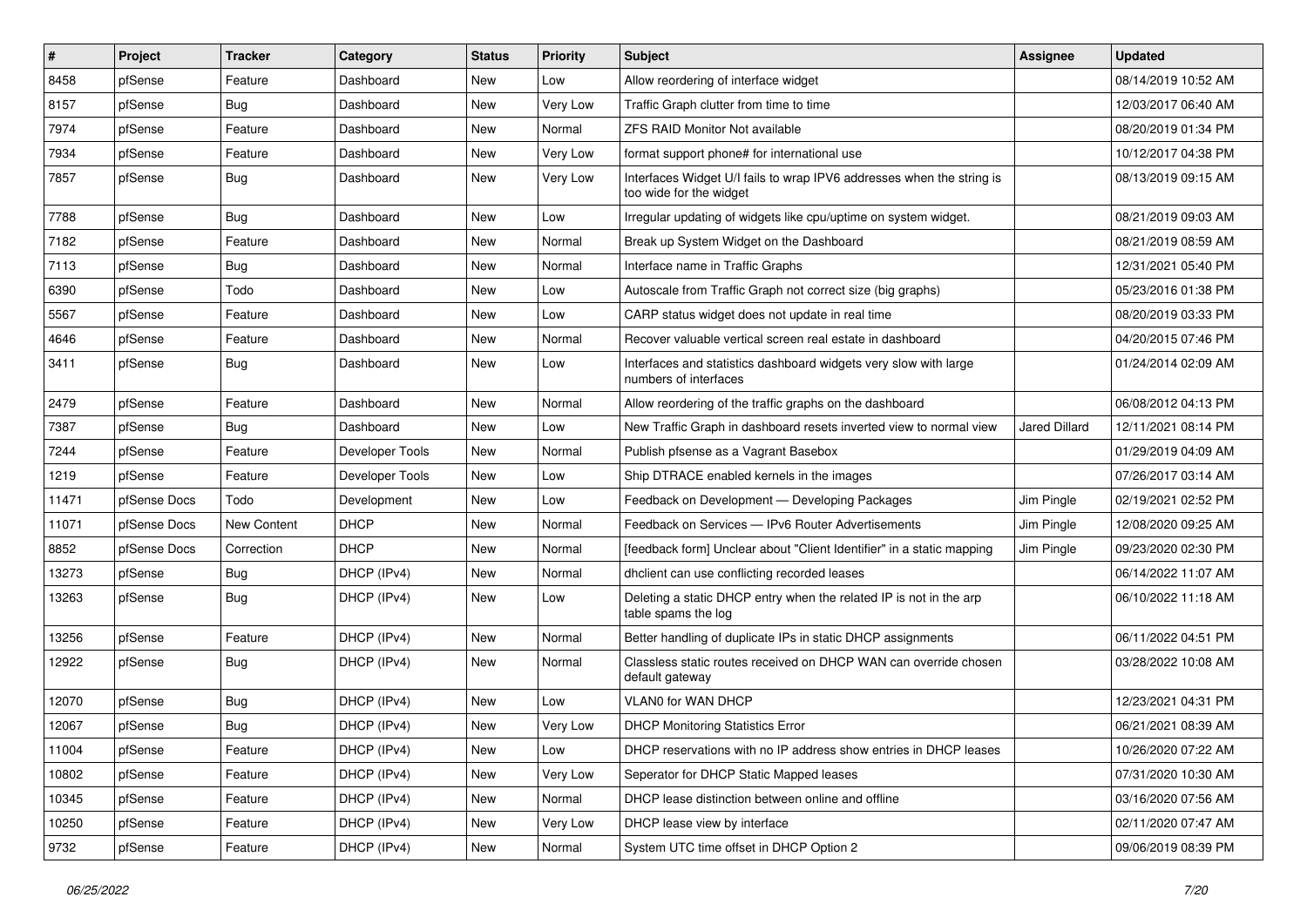| #     | Project | <b>Tracker</b> | Category    | <b>Status</b> | <b>Priority</b> | <b>Subject</b>                                                                                                                     | <b>Assignee</b>      | <b>Updated</b>      |
|-------|---------|----------------|-------------|---------------|-----------------|------------------------------------------------------------------------------------------------------------------------------------|----------------------|---------------------|
| 9343  | pfSense | Bug            | DHCP (IPv4) | New           | Normal          | diag arp.php times out with large DHCPD leases table                                                                               |                      | 08/14/2019 01:19 PM |
| 9130  | pfSense | Feature        | DHCP (IPv4) | New           | Normal          | Request ID [#INC-16195]: DHCP - PXE Boot                                                                                           |                      | 09/10/2020 01:39 PM |
| 8879  | pfSense | Feature        | DHCP (IPv4) | New           | Very Low        | DHCP options ADD force options                                                                                                     |                      | 09/07/2018 09:14 AM |
| 8614  | pfSense | Bug            | DHCP (IPv4) | New           | Normal          | Cannot remove Additional BOOTP/DHCP Options                                                                                        |                      | 08/21/2019 09:15 AM |
| 8330  | pfSense | Feature        | DHCP (IPv4) | New           | Normal          | add options for ddns-local-address statements                                                                                      |                      | 04/27/2021 12:31 PM |
| 7441  | pfSense | Feature        | DHCP (IPv4) | New           | Low             | Display start/end times for Static Mapping leases on DHCP<br>Leases/DHCPv6 Leases                                                  |                      | 08/21/2019 10:48 AM |
| 7405  | pfSense | Feature        | DHCP (IPv4) | New           | Normal          | Ability to add dhcp host reservations from "Diagnostics -> ARP table"                                                              |                      | 10/12/2020 08:22 AM |
| 7172  | pfSense | Bug            | DHCP (IPv4) | New           | Normal          | Sorting by hostname in Services > DHCP Server > LAN should be<br>"natural" (alphanumeric friendly)                                 |                      | 08/20/2019 03:47 PM |
| 6960  | pfSense | Feature        | DHCP (IPv4) | <b>New</b>    | Normal          | Consider replacing ISC DHCP server with KEA DHCP                                                                                   |                      | 09/24/2020 01:59 PM |
| 6615  | pfSense | Feature        | DHCP (IPv4) | New           | Normal          | new DHCP server option                                                                                                             |                      | 08/13/2019 01:39 PM |
| 6544  | pfSense | Feature        | DHCP (IPv4) | New           | Very Low        | RFC 3046 DHCP Option 82 support (and RFC 3315/4649/4580 for<br>IPv6)                                                               |                      | 07/13/2020 02:14 AM |
| 5080  | pfSense | Feature        | DHCP (IPv4) | <b>New</b>    | Normal          | Settings tab under Services>DHCP Server                                                                                            |                      | 08/13/2019 12:53 PM |
| 4899  | pfSense | Feature        | DHCP (IPv4) | New           | Normal          | Additional BOOTP/DHCP Options should allow a force option                                                                          |                      | 01/02/2018 02:24 PM |
| 3771  | pfSense | Bug            | DHCP (IPv4) | New           | Normal          | Webinterface and dhcpdcrashes with 500+ static leases                                                                              |                      | 08/21/2019 09:26 AM |
| 3534  | pfSense | Feature        | DHCP (IPv4) | New           | Normal          | DDNS using arbitrary zone primary                                                                                                  |                      | 07/08/2014 11:40 AM |
| 3404  | pfSense | Bug            | DHCP (IPv4) | New           | Normal          | DHCP Server Fails to Start on Interfaces that are Slow to Come<br><b>Online During Boot</b>                                        |                      | 02/11/2014 05:09 PM |
| 2983  | pfSense | Feature        | DHCP (IPv4) | New           | Normal          | DHCPD: Add vendor-class-identifier and MAC-OIDs                                                                                    |                      | 05/29/2020 09:24 PM |
| 2774  | pfSense | Feature        | DHCP (IPv4) | New           | Normal          | Extend DHCP Pools code to allow using different subnets                                                                            |                      | 08/19/2019 10:27 AM |
| 2323  | pfSense | Feature        | DHCP (IPv4) | New           | Low             | GUI doesn't allow to configure DHCP server to serve IP addresses<br>belonging to subnets wich are not associated with an interface |                      | 08/19/2019 10:27 AM |
| 13250 | pfSense | Todo           | DHCP (IPv4) | New           | Very Low        | Clean up DHCP Server option language                                                                                               | Jim Pingle           | 06/06/2022 07:32 AM |
| 4451  | pfSense | Bug            | DHCP (IPv4) | New           | Low             | Status DHCP Leases shows double entries for static entries without<br>IP address                                                   | <b>Phillip Davis</b> | 05/21/2022 04:55 PM |
| 13217 | pfSense | Bug            | DHCP (IPv4) | New           | Normal          | dhclient using default pid file location which does not exist                                                                      | <b>Viktor Gurov</b>  | 05/26/2022 08:09 AM |
| 13296 | pfSense | Feature        | DHCP (IPv6) | New           | Normal          | Add support for DHCP6 OPTION_PD_EXCLUDE (RFC 6603)                                                                                 |                      | 06/24/2022 10:10 PM |
| 13253 | pfSense | Bug            | DHCP (IPv6) | New           | Normal          | 'dhcp6c' is not restarted when applying settings when multiple<br>WANs are configured for DHCP6                                    |                      | 06/06/2022 02:58 PM |
| 13248 | pfSense | Regression     | DHCP (IPv6) | New           | Normal          | IPv6 Router Advertisements runs when config.xml does not contain<br>an entry for the interface                                     |                      | 06/05/2022 07:44 PM |
| 13237 | pfSense | Bug            | DHCP (IPv6) | New           | Normal          | dhcp6c script cannot be executed safely                                                                                            |                      | 06/01/2022 11:20 AM |
| 12947 | pfSense | <b>Bug</b>     | DHCP (IPv6) | New           | Normal          | DHCP6 client does not take any action if the interface IPv6 address<br>changes during renewal                                      |                      | 06/19/2022 09:34 PM |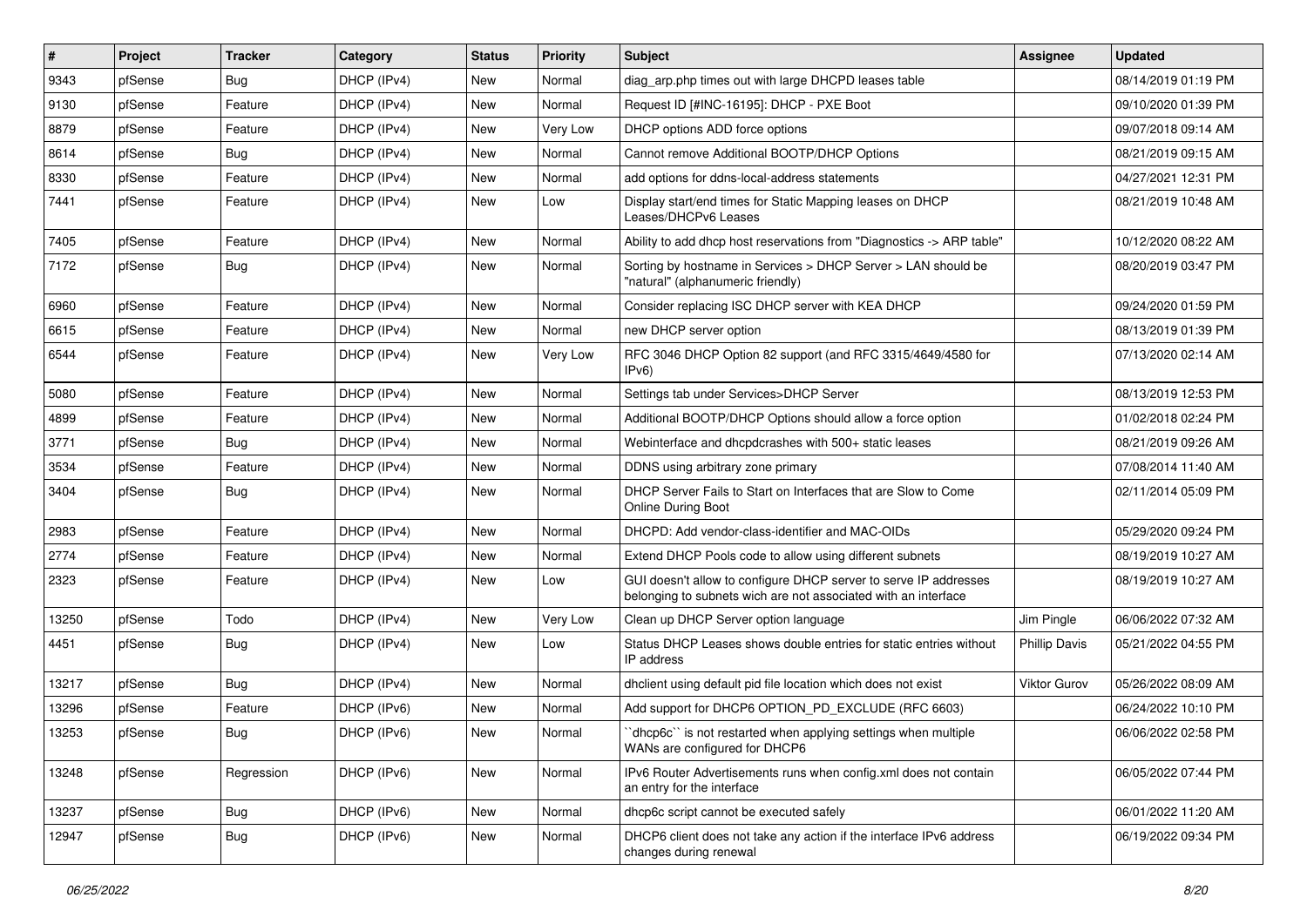| #     | Project      | <b>Tracker</b>     | Category           | <b>Status</b> | <b>Priority</b> | <b>Subject</b>                                                                            | <b>Assignee</b>    | <b>Updated</b>      |
|-------|--------------|--------------------|--------------------|---------------|-----------------|-------------------------------------------------------------------------------------------|--------------------|---------------------|
| 12823 | pfSense      | Bug                | DHCP (IPv6)        | New           | Normal          | Multiple DHCP6 WAN connections PPPoE interface 'defached' status                          |                    | 02/18/2022 05:39 AM |
| 12581 | pfSense      | Regression         | DHCP (IPv6)        | New           | Normal          | CARP IPv6 assigned address does not get advertised to endpoints<br>with RADV              |                    | 12/16/2021 02:34 PM |
| 10822 | pfSense      | Bug                | DHCP (IPv6)        | New           | Normal          | Deprecated IPv6 prefix won't be announced as deprecated to clients                        |                    | 08/10/2020 09:23 AM |
| 10714 | pfSense      | Bug                | DHCP (IPv6)        | New           | Normal          | radvd only gives out the prefix of the "first" IPv6 address of an<br>interface            |                    | 10/06/2020 01:03 PM |
| 9575  | pfSense      | Feature            | DHCP (IPv6)        | New           | Very Low        | RFC 7078 - Distributing Address Selection Policy Using DHCPv6                             |                    | 08/14/2019 02:39 PM |
| 9536  | pfSense      | Feature            | DHCP (IPv6)        | <b>New</b>    | Normal          | Support dynamic prefix in DHCPv6 Server                                                   |                    | 05/25/2022 04:27 AM |
| 9136  | pfSense      | Bug                | DHCP (IPv6)        | New           | High            | IPv6 Tracking Interfaces Lose IPv6 Address in Certain Cases                               |                    | 04/21/2022 12:39 PM |
| 7821  | pfSense      | <b>Bug</b>         | DHCP (IPv6)        | New           | Normal          | GIF does not support broadcast                                                            |                    | 08/29/2017 10:50 AM |
| 7734  | pfSense      | Bug                | DHCP (IPv6)        | New           | Normal          | Using opton ia pd0 does not renew prefix and prefix get dropped                           |                    | 07/31/2017 03:46 AM |
| 6691  | pfSense      | Bug                | DHCP (IPv6)        | New           | Normal          | dhcp6c quits after only two tries if no response was received                             |                    | 12/07/2020 04:25 PM |
| 6283  | pfSense      | Feature            | DHCP (IPv6)        | New           | Normal          | Register DHCPv6 leases with DNS resolver                                                  |                    | 08/21/2019 10:48 AM |
| 6051  | pfSense      | <b>Bug</b>         | DHCP (IPv6)        | New           | Normal          | DHCPv6 Client Failure for additional WAN Address causes<br>2-seconds-service-restart-loop |                    | 12/03/2020 01:08 AM |
| 5950  | pfSense      | Feature            | DHCP (IPv6)        | New           | Normal          | DHCPv6 Server support for PD of PD-obtained networks                                      |                    | 03/04/2016 03:04 AM |
| 3185  | pfSense      | Feature            | DHCP (IPv6)        | New           | Normal          | Accommodate a DHCPv6 failover-like mechanism                                              |                    | 11/24/2017 10:44 AM |
| 6873  | pfSense      | Bug                | DHCP (IPv6)        | New           | Low             | radvd - Too many addresses in RDNSS section when previously<br>using DHCPv6               | Dominic<br>McKeown | 06/06/2018 10:45 AM |
| 12508 | pfSense      | <b>Bug</b>         | <b>DHCP Relay</b>  | <b>New</b>    | Normal          | DHCP Relay over VPN                                                                       |                    | 11/06/2021 11:25 AM |
| 12120 | pfSense      | Feature            | <b>DHCP Relay</b>  | New           | Normal          | Permit several sets of destination DHCP servers in DHCP relay                             |                    | 07/11/2021 05:41 PM |
| 11149 | pfSense      | <b>Bug</b>         | <b>DHCP Relay</b>  | New           | Normal          | DHCP relay won't start with DHCP server behind gateway                                    |                    | 03/22/2021 05:13 AM |
| 10715 | pfSense      | Bug                | <b>DHCP Relay</b>  | New           | Normal          | DHCPv6 relay always uses the "first" IPv6 address of an interface                         |                    | 06/29/2020 05:01 AM |
| 9680  | pfSense      | Feature            | <b>DHCP Relay</b>  | New           | Normal          | Seperate DHCP Server and relay per interface                                              |                    | 02/27/2020 10:47 AM |
| 4680  | pfSense      | Bug                | <b>DHCP Relay</b>  | New           | Normal          | DHCP relay does not work with DHCP server on other end of<br>OpenVPN tunnel               |                    | 05/05/2015 06:55 PM |
| 12791 | pfSense Docs | <b>New Content</b> | Diagnostics        | New           | Normal          | Diagnostic Information for Support (pfSense)                                              |                    | 02/13/2022 08:49 PM |
| 12343 | pfSense      | Feature            | Diagnostics        | New           | Low             | Real time traffic monitoring                                                              |                    | 09/06/2021 01:26 PM |
| 11856 | pfSense      | Feature            | <b>Diagnostics</b> | New           | Normal          | Replace/add Alias or DNS names for known LAN addresses in the<br>State table              |                    | 04/27/2021 08:01 AM |
| 9718  | pfSense      | Feature            | Diagnostics        | New           | Low             | Make diag states summary table sortable                                                   |                    | 10/06/2020 09:12 AM |
| 7848  | pfSense      | <b>Bug</b>         | Diagnostics        | New           | Low             | NDP Table Sort by Expiration Error                                                        |                    | 08/26/2019 02:56 PM |
| 7590  | pfSense      | <b>Bug</b>         | Diagnostics        | New           | Normal          | diag_edit do not save when nothing to sae (in directory browse view)                      |                    | 05/20/2017 05:04 PM |
| 7589  | pfSense      | Bug                | Diagnostics        | New           | Normal          | diag edit.php old print info box                                                          |                    | 05/20/2017 05:02 PM |
| 7459  | pfSense      | Feature            | Diagnostics        | New           | Low             | "Refresh" button for Diagnostics/Tables display                                           |                    | 08/21/2019 09:27 AM |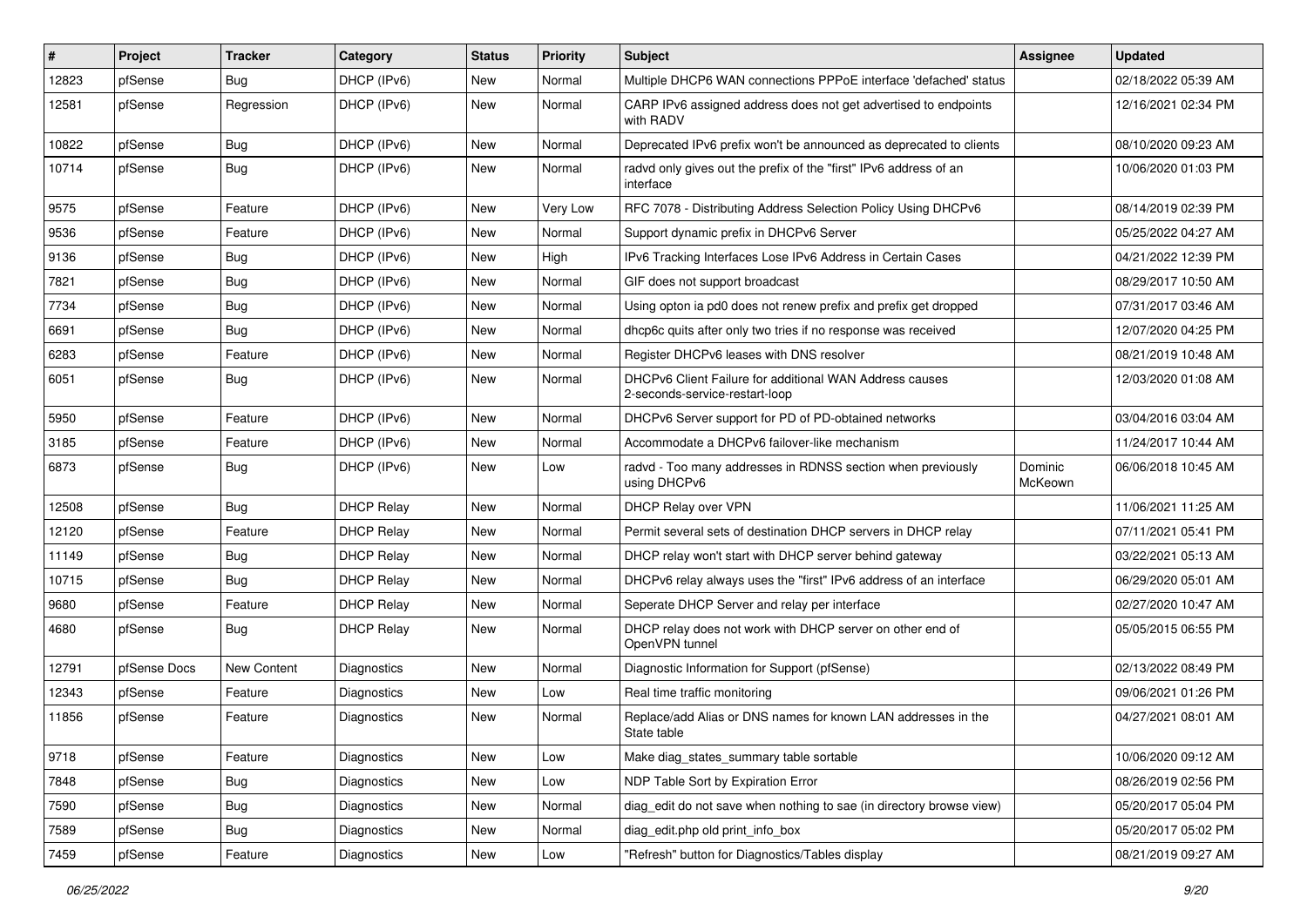| $\#$  | Project      | <b>Tracker</b> | Category             | <b>Status</b> | Priority        | <b>Subject</b>                                                                                                                | Assignee | <b>Updated</b>      |
|-------|--------------|----------------|----------------------|---------------|-----------------|-------------------------------------------------------------------------------------------------------------------------------|----------|---------------------|
| 7442  | pfSense      | Feature        | Diagnostics          | <b>New</b>    | Low             | Suggestions for Diagnostics / ARP Table and Diagnostics / NDP<br>Table                                                        |          | 08/21/2019 09:27 AM |
| 6804  | pfSense      | Feature        | Diagnostics          | New           | <b>Very Low</b> | Add row counter into Diagnostics -> Edit File                                                                                 |          | 08/20/2019 03:44 PM |
| 5556  | pfSense      | Feature        | Diagnostics          | <b>New</b>    | Normal          | No error when downloading non-existing file on Diagnostics/Execute                                                            |          | 08/20/2019 03:43 PM |
| 4914  | pfSense      | Feature        | Diagnostics          | <b>New</b>    | Low             | Packet Capture Settings                                                                                                       |          | 08/20/2019 08:51 AM |
| 4456  | pfSense      | Feature        | Diagnostics          | <b>New</b>    | Normal          | Packet capture additional filtering options                                                                                   |          | 08/20/2019 03:30 PM |
| 1656  | pfSense      | Feature        | <b>Diagnostics</b>   | New           | Normal          | Teach pfctl to kill states by port number                                                                                     |          | 08/21/2019 09:55 AM |
| 12883 | pfSense Docs | Todo           | <b>DNS</b>           | <b>New</b>    | Normal          | Feedback on Services - DNS Resolver - Host Overrides                                                                          |          | 02/28/2022 07:54 PM |
| 12139 | pfSense      | Feature        | <b>DNS Forwarder</b> | <b>New</b>    | Normal          | Add support in for specifying a DNSMASQ configuration file                                                                    |          | 07/16/2021 09:45 PM |
| 7329  | pfSense      | Bug            | <b>DNS Forwarder</b> | <b>New</b>    | Low             | <b>DHCP Not Updating DNS</b>                                                                                                  |          | 01/21/2022 09:16 PM |
| 2410  | pfSense      | Feature        | <b>DNS Forwarder</b> | New           | Normal          | Support name based aliasing via CNAMEs or some other mechanism.                                                               |          | 12/11/2012 09:56 PM |
| 13254 | pfSense      | Bug            | <b>DNS Resolver</b>  | New           | Normal          | DNS resolver does not update "unbound.conf" file during link down<br>events                                                   |          | 06/08/2022 07:55 AM |
| 12612 | pfSense      | Bug            | <b>DNS Resolver</b>  | <b>New</b>    | Normal          | DNS Resolver is restarted during every "rc.newwanip" event                                                                    |          | 06/03/2022 07:13 AM |
| 12551 | pfSense      | Feature        | <b>DNS Resolver</b>  | <b>New</b>    | Low             | Add ability to set DNS resolver search domain list                                                                            |          | 12/01/2021 11:18 AM |
| 11921 | pfSense      | Feature        | <b>DNS Resolver</b>  | New           | Very Low        | Feature Request: Compile unbound with EDNS Client Subnet (ECS)<br>module (--enable-subnet)                                    |          | 05/14/2021 07:29 AM |
| 10624 | pfSense      | Bug            | <b>DNS Resolver</b>  | New           | Normal          | Unbound configuration memory leak with python module $+$ register<br><b>DHCP</b> leases active                                |          | 02/26/2021 10:27 AM |
| 10342 | pfSense      | <b>Bug</b>     | <b>DNS Resolver</b>  | <b>New</b>    | Normal          | Unbound domain overrides stop resolving periodically. They only<br>resume after the service has been restarted.               |          | 03/13/2020 10:35 AM |
| 10143 | pfSense      | <b>Bug</b>     | <b>DNS Resolver</b>  | <b>New</b>    | Normal          | System hostname DNS entry is assigned to the wrong IP on<br>multi-wan setups                                                  |          | 12/31/2019 02:33 PM |
| 9654  | pfSense      | <b>Bug</b>     | <b>DNS Resolver</b>  | New           | Normal          | After reboot, the DNS resolver must be restarted before it will<br>advertise the ipv6 DNS address of the router.              |          | 11/20/2020 03:12 AM |
| 9436  | pfSense      | Feature        | <b>DNS Resolver</b>  | New           | Normal          | Unbound: enable dnstap support                                                                                                |          | 03/27/2019 07:54 PM |
| 9037  | pfSense      | Bug            | <b>DNS Resolver</b>  | <b>New</b>    | Normal          | Unbound not logging to syslog after reboot                                                                                    |          | 10/12/2018 05:09 AM |
| 8236  | pfSense      | Feature        | <b>DNS Resolver</b>  | New           | Normal          | Ability to configure "forward-first" and "forward-host" options for more<br>robust domain overrides in DNS Resolver           |          | 12/26/2017 01:26 AM |
| 7852  | pfSense      | Feature        | <b>DNS Resolver</b>  | New           | Normal          | Add views support to Unbound GUI                                                                                              |          | 09/11/2017 12:26 PM |
| 7495  | pfSense      | Feature        | <b>DNS Resolver</b>  | New           | Low             | Ability to set TTL for local for Unbound host overrides and dhcp<br>leases                                                    |          | 03/06/2018 09:46 AM |
| 7152  | pfSense      | Bug            | <b>DNS Resolver</b>  | New           | Normal          | Unbound / DNS Resolver issue if "Register DHCP static mappings in<br>the DNS Resolver" set before wildcard DNS custom options |          | 12/18/2021 04:59 PM |
| 6103  | pfSense      | Feature        | <b>DNS Resolver</b>  | New           | Normal          | DNS Resolver Outgoing Interfaces should be able to use Gateway<br>Groups                                                      |          | 10/21/2019 08:02 AM |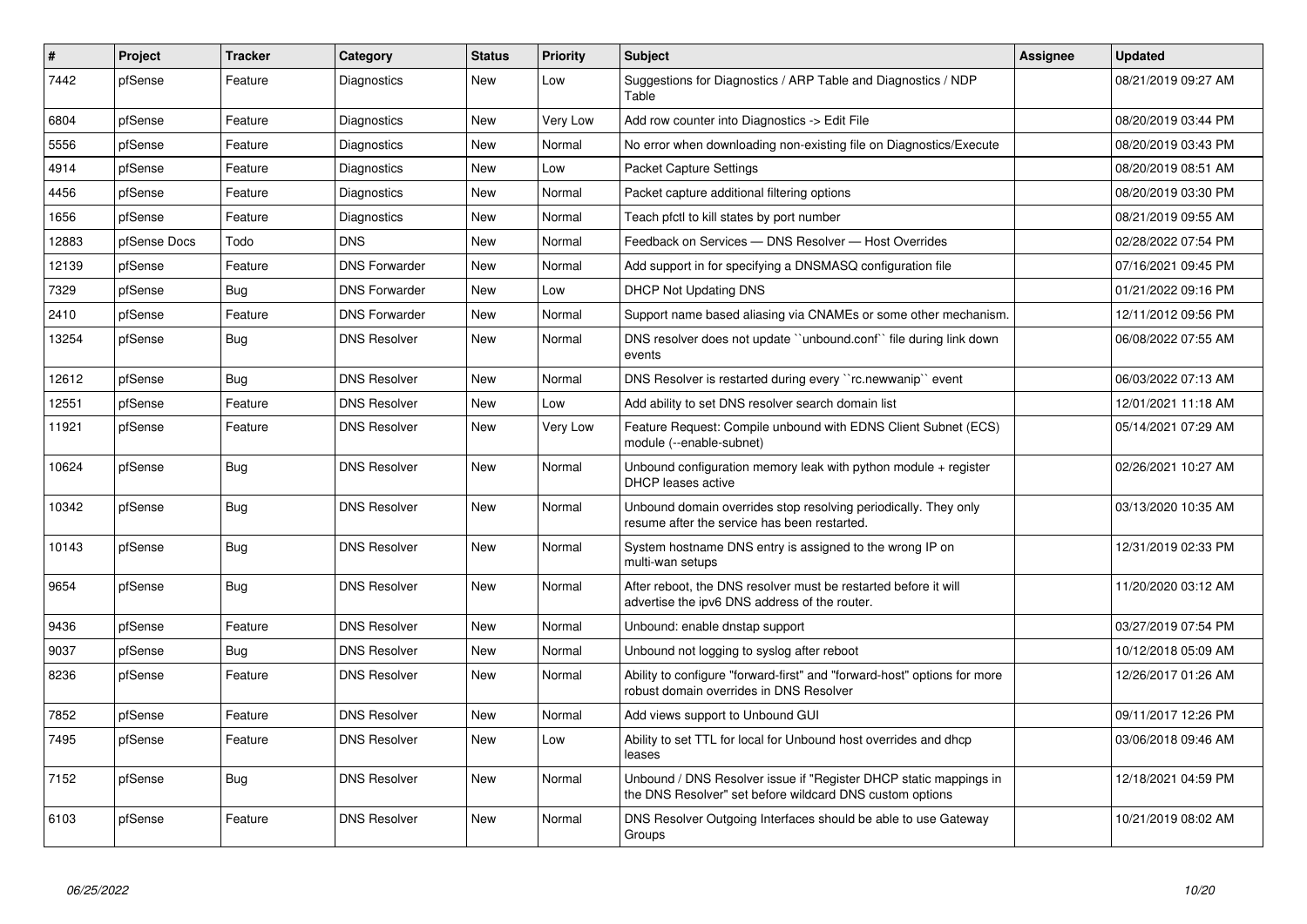| $\pmb{\sharp}$ | Project             | <b>Tracker</b> | Category              | <b>Status</b> | <b>Priority</b> | Subject                                                                                                 | <b>Assignee</b> | <b>Updated</b>      |
|----------------|---------------------|----------------|-----------------------|---------------|-----------------|---------------------------------------------------------------------------------------------------------|-----------------|---------------------|
| 4798           | pfSense             | Feature        | <b>DNS Resolver</b>   | New           | Normal          | Make host and domain overrides available to both DNS Resolver and<br><b>DNS Forwarder</b>               |                 | 06/29/2015 02:14 AM |
| 1819           | pfSense             | Bug            | <b>DNS Resolver</b>   | New           | Normal          | DNS Resolver Not Registering DHCP Server Specified Domain Name                                          | Luiz Souza      | 04/28/2022 01:53 PM |
| 13167          | pfSense             | <b>Bug</b>     | Dynamic DNS           | New           | Normal          | phpDynDNS: DigitalOcean ddns update fails (bad request, invalid<br>character '-' in request_id)         |                 | 06/16/2022 09:30 PM |
| 12848          | pfSense             | Feature        | Dynamic DNS           | New           | Normal          | Evaluation of the DynDNS "Result Match" string                                                          |                 | 02/22/2022 02:01 AM |
| 12602          | pfSense             | Feature        | Dynamic DNS           | New           | Normal          | DHCPv6 should allow DDNS Client updates for hosts                                                       |                 | 12/15/2021 11:00 AM |
| 12063          | pfSense Docs        | Todo           | Dynamic DNS           | New           | Normal          | Feedback on Services - Dynamic DNS - Configuring RFC 2136<br>Dynamic DNS updates                        |                 | 06/18/2021 06:24 PM |
| 11177          | pfSense             | <b>Bug</b>     | Dynamic DNS           | New           | Normal          | DDNSv6 not using Check IP Services                                                                      |                 | 12/21/2020 05:02 AM |
| 11147          | pfSense             | Bug            | Dynamic DNS           | New           | Normal          | Domeneshop DynDNS IPv4 and IPv6                                                                         |                 | 12/09/2020 11:47 PM |
| 11084          | pfSense             | Feature        | Dynamic DNS           | New           | Normal          | Dynamic DNS include option to specify virtual IP addresses                                              |                 | 11/19/2020 01:26 PM |
| 10962          | pfSense             | Feature        | Dynamic DNS           | New           | Normal          | Add Cpanel support for Dynamic DNS Clients                                                              |                 | 12/28/2020 01:56 PM |
| 10000          | pfSense             | Bug            | Dynamic DNS           | New           | Normal          | Azure Dynamic DNS A and AAAA Records for Apex Zone                                                      |                 | 03/31/2020 09:03 AM |
| 9805           | pfSense             | <b>Bug</b>     | Dynamic DNS           | New           | Normal          | dynDNS cloudflare multiple entries                                                                      |                 | 10/02/2019 04:51 PM |
| 9664           | pfSense             | <b>Bug</b>     | Dynamic DNS           | New           | Normal          | DynDNS and Dual-wan problem with CloudFlare (works with No-Ip)                                          |                 | 08/03/2019 10:00 AM |
| 9504           | pfSense             | <b>Bug</b>     | Dynamic DNS           | New           | Normal          | Multiple Dynamic DNS update notifications for the same interface, not<br>differentiated by the hostname |                 | 05/07/2019 07:46 AM |
| 9063           | pfSense             | Feature        | Dynamic DNS           | New           | Normal          | Allow dynamic DNS client entry to specify which Check IP service to<br>use                              |                 | 10/24/2018 11:53 AM |
| 8500           | pfSense             | <b>Bug</b>     | Dynamic DNS           | New           | Low             | Incorrect categorization of status/info messages from phpDynDNS                                         |                 | 08/16/2019 12:50 PM |
| 8432           | pfSense             | Bug            | Dynamic DNS           | New           | Normal          | Dynamic DNS Client gives an error that it can't find IPv6 address<br>when WAN interface is a LAGG       |                 | 09/17/2020 05:23 AM |
| 8406           | pfSense             | <b>Bug</b>     | Dynamic DNS           | <b>New</b>    | Normal          | DDNS IPV6 Cloudflare Client does not detect PPOE address                                                |                 | 03/31/2018 11:56 AM |
| 7718           | pfSense             | Feature        | Dynamic DNS           | New           | Very Low        | Hostname for Custom DynDNS Updater.                                                                     |                 | 07/24/2017 10:05 AM |
| 7418           | pfSense             | Feature        | Dynamic DNS           | New           | Normal          | Dynamic dns should be sorted interface name                                                             |                 | 08/21/2019 08:58 AM |
| 7292           | pfSense             | Feature        | Dynamic DNS           | New           | Normal          | DynamicDNS configuration does not sync to HA secondary                                                  |                 | 02/21/2017 04:56 PM |
| 11235          | pfSense<br>Packages | Bug            | Filer                 | New           | Normal          | Filer run script when "state" unchanged                                                                 |                 | 01/08/2021 07:24 AM |
| 11178          | pfSense<br>Packages | Feature        | Filer                 | New           | Normal          | Filer do not ask what to do with previous filename                                                      |                 | 12/31/2020 02:45 AM |
| 13067          | pfSense             | <b>Bug</b>     | FilterDNS             | <b>New</b>    | Normal          | filterdns resolve interval is twice the intended value                                                  |                 | 04/17/2022 07:45 PM |
| 12770          | pfSense Docs        | Todo           | <b>Firewall Rules</b> | New           | Normal          | Feedback on Firewall - Configuring firewall rules                                                       |                 | 06/25/2022 03:25 PM |
| 12268          | pfSense Docs        | Todo           | <b>Firewall Rules</b> | New           | Normal          | Feedback on Firewall - Aliases                                                                          |                 | 08/17/2021 12:55 AM |
| 13020          | pfSense Docs        | Todo           | <b>Firewall Rules</b> | New           | Normal          | easyrule command documentation should document permissible<br>wildcards                                 | Jim Pingle      | 04/04/2022 08:01 AM |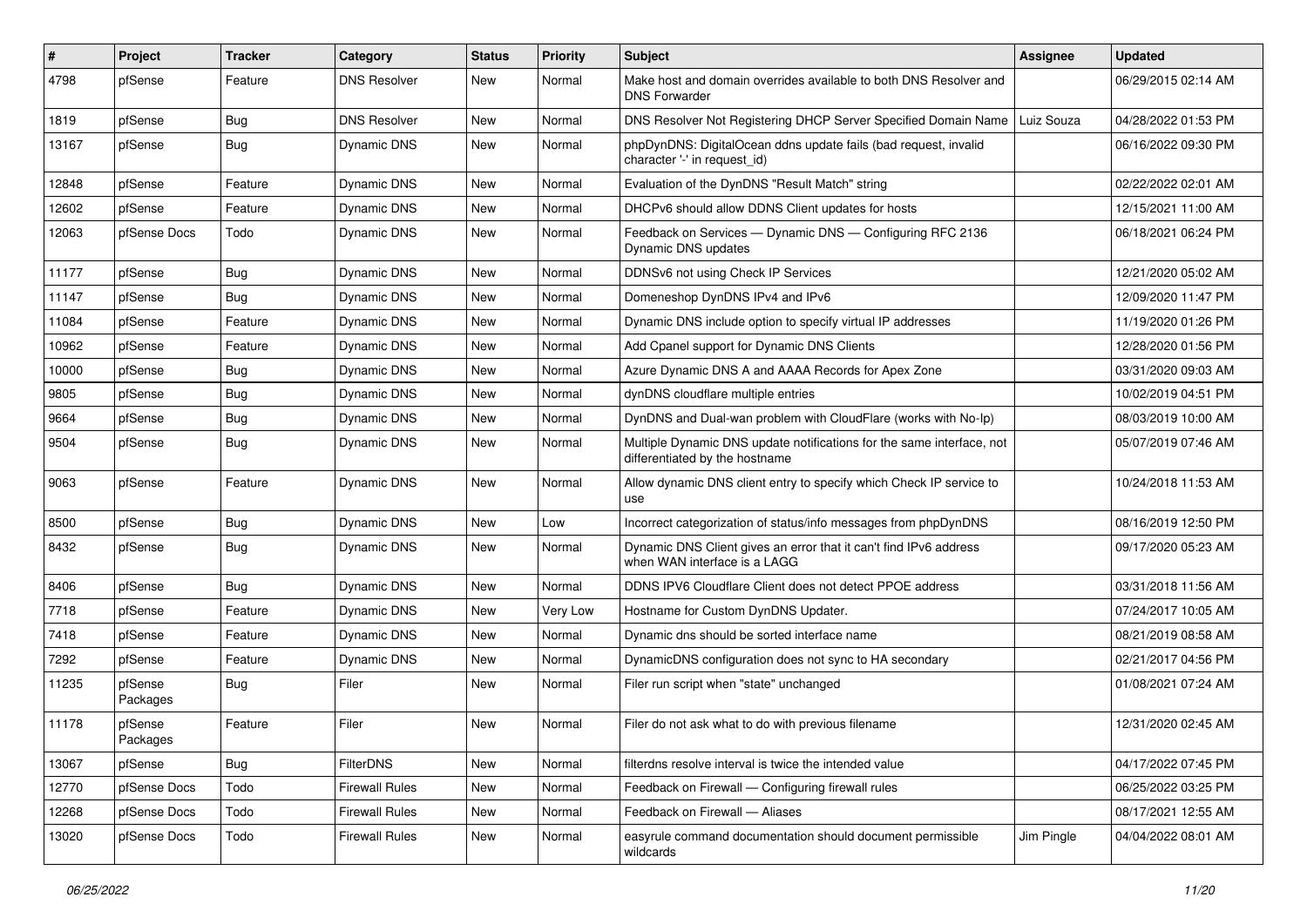| $\#$  | Project             | <b>Tracker</b> | Category              | <b>Status</b> | <b>Priority</b> | <b>Subject</b>                                                                             | <b>Assignee</b> | <b>Updated</b>      |
|-------|---------------------|----------------|-----------------------|---------------|-----------------|--------------------------------------------------------------------------------------------|-----------------|---------------------|
| 9685  | pfSense Docs        | Correction     | <b>Firewall Rules</b> | New           | Normal          | Feedback on Firewall - Floating Rules                                                      | Jim Pingle      | 09/23/2020 02:57 PM |
| 11184 | pfSense             | <b>Bug</b>     | FreeBSD               | <b>New</b>    | Normal          | PF: State policy cannot be configurable                                                    |                 | 02/09/2021 02:43 AM |
| 11352 | pfSense             | <b>Bug</b>     | FreeBSD               | New           | Low             | CTF types > 2^15 in the pfSense kernel config results in DTrace<br>failing                 | Scott Long      | 03/17/2021 02:52 AM |
| 12982 | pfSense<br>Packages | <b>Bug</b>     | FreeRADIUS            | New           | Normal          | FreeRadius RadReply table entries missing from pf                                          |                 | 06/19/2022 05:38 PM |
| 12286 | pfSense<br>Packages | <b>Bug</b>     | FreeRADIUS            | New           | Normal          | Add support for ntlm auth in LDAP                                                          |                 | 08/20/2021 08:27 AM |
| 12126 | pfSense<br>Packages | Bug            | FreeRADIUS            | New           | Normal          | freeradius3 0.15.7_31                                                                      |                 | 10/11/2021 08:21 AM |
| 11802 | pfSense<br>Packages | Bug            | FreeRADIUS            | New           | Normal          | FreeRADIUS sync                                                                            |                 | 05/10/2021 04:18 AM |
| 11534 | pfSense<br>Packages | Regression     | FreeRADIUS            | New           | High            | FreeRADIUS EAP anonymous connection forbidden out-of-tunnel                                |                 | 07/14/2021 02:32 AM |
| 11138 | pfSense<br>Packages | Feature        | FreeRADIUS            | New           | Normal          | new WebGUI checkboxes needed                                                               |                 | 12/07/2020 08:28 AM |
| 11026 | pfSense<br>Packages | Feature        | FreeRADIUS            | New           | Low             | Feedback on Packages - FreeRADIUS package                                                  |                 | 11/02/2020 07:21 AM |
| 10695 | pfSense<br>Packages | <b>Bug</b>     | FreeRADIUS            | New           | Normal          | FreeRadius Accounting skipping MBs after reboot due to power down                          |                 | 06/24/2020 04:49 AM |
| 10377 | pfSense<br>Packages | Feature        | FreeRADIUS            | New           | Very Low        | Allow usage of TOTP (Google-Authenticator) without PIN                                     |                 | 03/30/2020 11:43 AM |
| 9704  | pfSense<br>Packages | Feature        | FreeRADIUS            | New           | Normal          | Enable filter username                                                                     |                 | 08/27/2019 12:07 PM |
| 8836  | pfSense<br>Packages | Feature        | FreeRADIUS            | New           | Normal          | Define Idap group vlan assignment in users file                                            |                 | 08/26/2018 07:53 AM |
| 8769  | pfSense<br>Packages | Feature        | FreeRADIUS            | New           | Normal          | Allow FreeRADIUS users to change their own Passwords and Pins                              |                 | 10/11/2018 11:34 AM |
| 8589  | pfSense<br>Packages | <b>Bug</b>     | FreeRADIUS            | New           | Normal          | FreeRadius 0.15.5_2 ignoring tunnelled-reply=no                                            |                 | 02/18/2019 03:40 PM |
| 8513  | pfSense<br>Packages | <b>Bug</b>     | FreeRADIUS            | New           | High            | Freeradius 3.x Idap problem                                                                |                 | 02/18/2019 05:22 PM |
| 8264  | pfSense<br>Packages | <b>Bug</b>     | FreeRADIUS            | New           | Normal          | Radiusd restart on WAN change results in freeradius not running (and<br>possible solution) |                 | 04/21/2022 12:39 PM |
| 8224  | pfSense<br>Packages | Feature        | FreeRADIUS            | New           | Normal          | Add "OU" field to FreeRADIUS page                                                          |                 | 02/21/2018 12:53 AM |
| 8161  | pfSense<br>Packages | Feature        | FreeRADIUS            | New           | Very Low        | Add virtual server support to FreeRadius                                                   |                 | 12/05/2017 01:57 PM |
| 8031  | pfSense<br>Packages | Feature        | FreeRADIUS            | New           | Normal          | FreeRADIUS copy entry function                                                             |                 | 08/16/2019 01:01 PM |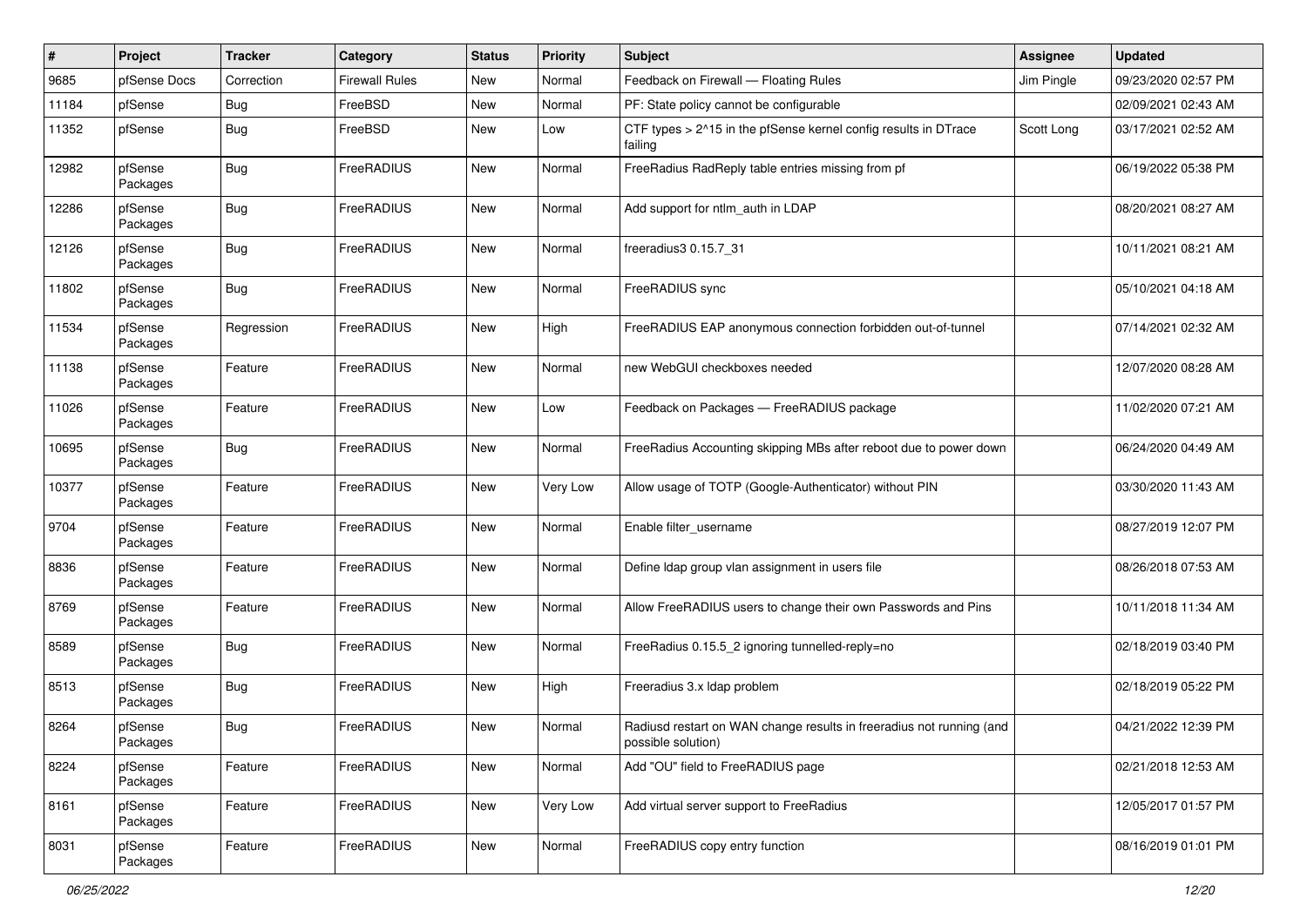| $\pmb{\#}$ | Project             | <b>Tracker</b> | Category   | <b>Status</b> | <b>Priority</b> | <b>Subject</b>                                                                                                                                                     | <b>Assignee</b>     | <b>Updated</b>      |
|------------|---------------------|----------------|------------|---------------|-----------------|--------------------------------------------------------------------------------------------------------------------------------------------------------------------|---------------------|---------------------|
| 7608       | pfSense<br>Packages | Feature        | FreeRADIUS | New           | <b>Very Low</b> | Captive Portal amount of traffic Account + Free Radius+Mysql                                                                                                       |                     | 05/28/2017 09:08 AM |
| 7403       | pfSense<br>Packages | Bug            | FreeRADIUS | <b>New</b>    | Normal          | Captive Portal + freeradius2 + MySQL problems with German Umlaut                                                                                                   |                     | 03/17/2017 09:12 AM |
| 4506       | pfSense<br>Packages | Feature        | FreeRADIUS | <b>New</b>    | Normal          | FreeRADIUS groups/hunt groups                                                                                                                                      |                     | 03/10/2015 08:51 PM |
| 13284      | pfSense<br>Packages | Feature        | FreeRADIUS | <b>New</b>    | Normal          | Option to define "Issuer" in OPT configuration.                                                                                                                    | Jakob<br>Nordgarden | 06/19/2022 12:10 PM |
| 8516       | pfSense<br>Packages | <b>Bug</b>     | FreeRADIUS | <b>New</b>    | Normal          | FreeRADIUS requires settings re-saved after pfSense upgrade                                                                                                        | Jim Pingle          | 12/31/2021 05:58 PM |
| 12889      | pfSense<br>Packages | Feature        | <b>FRR</b> | <b>New</b>    | Normal          | FRR GUI add set ipv6 next-hop global                                                                                                                               |                     | 03/02/2022 06:10 AM |
| 12751      | pfSense<br>Packages | <b>Bug</b>     | <b>FRR</b> | <b>New</b>    | Normal          | Improve FRR route restoration after gateway events                                                                                                                 |                     | 02/06/2022 11:07 PM |
| 12084      | pfSense<br>Packages | Bug            | <b>FRR</b> | <b>New</b>    | Normal          | libfrr.so.0 error on SG-1100                                                                                                                                       |                     | 06/26/2021 08:22 AM |
| 11963      | pfSense<br>Packages | Feature        | <b>FRR</b> | <b>New</b>    | Normal          | Dynamically change OSPF interface costs on selected interfaces on<br><b>CARP</b> event                                                                             |                     | 05/26/2021 04:13 AM |
| 11841      | pfSense<br>Packages | Bug            | <b>FRR</b> | <b>New</b>    | Normal          | FRR access lists default bahavior changed to permit by default                                                                                                     |                     | 04/22/2021 09:52 AM |
| 11837      | pfSense<br>Packages | Feature        | <b>FRR</b> | <b>New</b>    | Low             | Increase field length of FRR Networks in Access Lists and Prefix Lists                                                                                             |                     | 04/22/2021 07:10 AM |
| 11835      | pfSense<br>Packages | Bug            | <b>FRR</b> | <b>New</b>    | Normal          | FRR OSPF redistributed connected routes disappearing                                                                                                               |                     | 04/22/2021 07:11 AM |
| 11823      | pfSense<br>Packages | Feature        | <b>FRR</b> | <b>New</b>    | Normal          | Route handling enhancements                                                                                                                                        |                     | 04/19/2021 06:23 PM |
| 11703      | pfSense<br>Packages | Feature        | <b>FRR</b> | New           | Normal          | add Krill and Routinator support BGP RPKI                                                                                                                          |                     | 03/18/2021 07:47 PM |
| 11650      | pfSense<br>Packages | <b>Bug</b>     | <b>FRR</b> | New           | Very Low        | FRR configuration broken on restore of manually edited FRR config<br>sections                                                                                      |                     | 03/10/2021 08:50 AM |
| 11158      | pfSense<br>Packages | <b>Bug</b>     | <b>FRR</b> | <b>New</b>    | High            | <b>FRR Prefix Lists</b>                                                                                                                                            |                     | 12/30/2020 04:55 PM |
| 10935      | pfSense<br>Packages | Bug            | <b>FRR</b> | <b>New</b>    | Normal          | FRR 0.6.7-6 - BGPD service recycled IPv6 without Route Map                                                                                                         |                     | 12/30/2020 05:00 PM |
| 10516      | pfSense<br>Packages | Bug            | <b>FRR</b> | New           | Normal          | <b>FRR Access list</b>                                                                                                                                             |                     | 12/06/2020 11:02 PM |
| 10503      | pfSense<br>Packages | <b>Bug</b>     | <b>FRR</b> | <b>New</b>    | Normal          | Flapping any GW in multi-WAN influences restating all IPsec tunnels<br>in FRR which leads to dropping all IPsec VTI static routes and related<br><b>BGP</b> issues |                     | 05/08/2020 07:51 PM |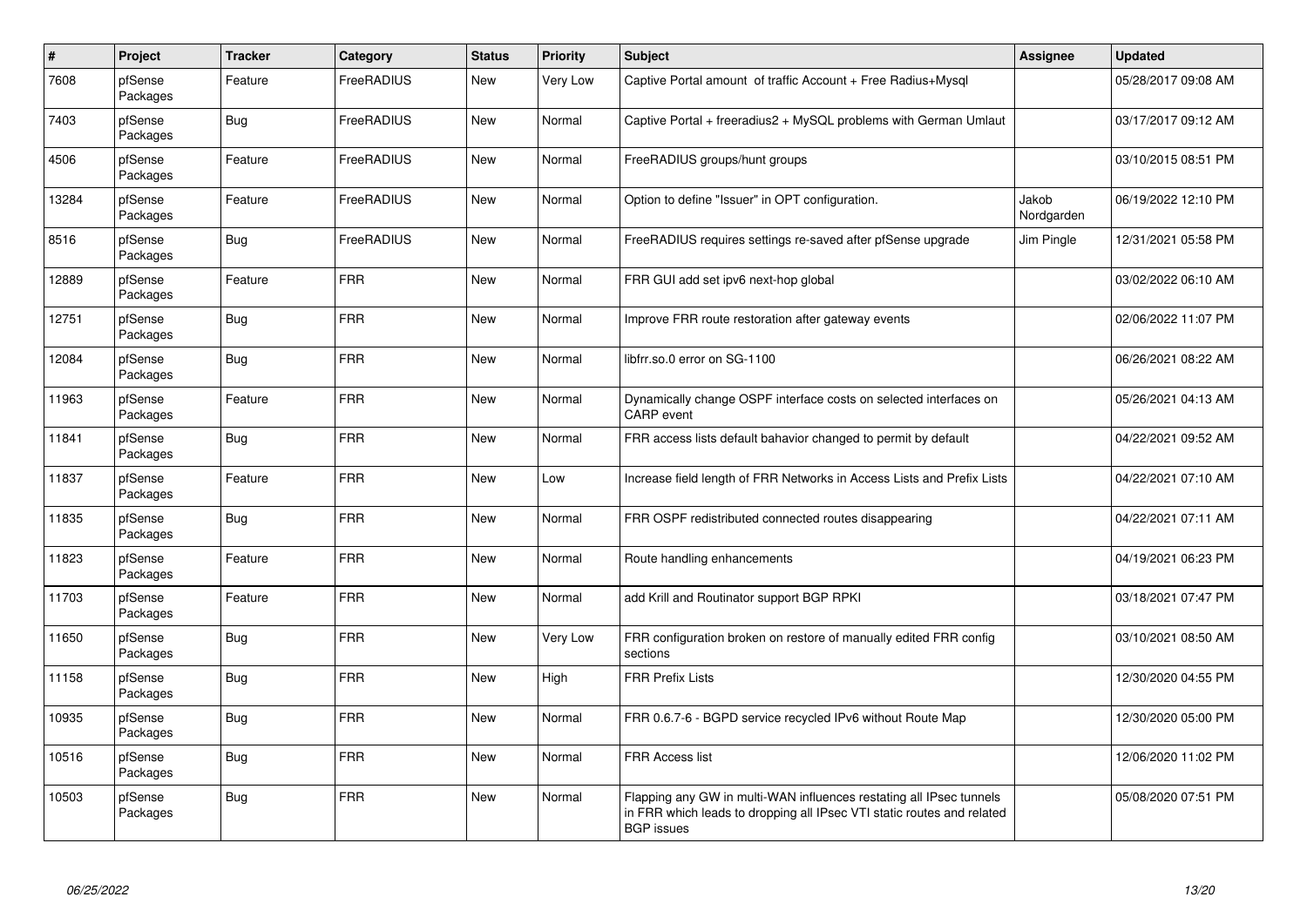| ∦     | Project             | <b>Tracker</b> | Category           | <b>Status</b> | <b>Priority</b> | Subject                                                                                     | Assignee   | <b>Updated</b>      |
|-------|---------------------|----------------|--------------------|---------------|-----------------|---------------------------------------------------------------------------------------------|------------|---------------------|
| 10358 | pfSense<br>Packages | Feature        | <b>FRR</b>         | New           | Very Low        | <b>Stage FRR Configuration Changes</b>                                                      |            | 03/19/2020 06:48 AM |
| 10653 | pfSense<br>Packages | Feature        | <b>FRR</b>         | New           | Normal          | Allow to download frr_status                                                                | Jim Pingle | 06/11/2020 01:21 AM |
| 10294 | pfSense<br>Packages | <b>Bug</b>     | <b>FRR</b>         | <b>New</b>    | Normal          | FRR Route Counts Incorrect on Status Page                                                   | Jim Pingle | 02/26/2020 11:08 AM |
| 9545  | pfSense<br>Packages | Feature        | <b>FRR</b>         | New           | Normal          | Enable MULTIPATH in FRR                                                                     | Jim Pingle | 09/18/2020 12:52 PM |
| 9141  | pfSense<br>Packages | Feature        | <b>FRR</b>         | <b>New</b>    | Very Low        | FRR xmlrpc                                                                                  | Jim Pingle | 11/26/2018 07:49 AM |
| 13242 | pfSense             | Feature        | Gateway Monitoring | New           | Normal          | Enhancements to static route creation/deletion for dpinger monitor IPs                      |            | 06/03/2022 11:20 AM |
| 13076 | pfSense             | Bug            | Gateway Monitoring | New           | Normal          | Marking a gateway as down does not affect IPsec entries using<br>gateway groups             |            | 06/03/2022 10:32 AM |
| 7671  | pfSense             | Feature        | Gateway Monitoring | New           | Normal          | Gateway Monitoring Via Custom Script or Telnet.                                             |            | 09/18/2020 02:59 PM |
| 3859  | pfSense             | Feature        | Gateway Monitoring | New           | Low             | Make it possible to set the source IP address for gateway monitoring                        |            | 11/06/2016 10:12 PM |
| 12811 | pfSense             | Bug            | Gateway Monitoring | <b>New</b>    | Normal          | Services are not restarted when PPP interfaces connect                                      | Jim Pingle | 05/31/2022 05:34 PM |
| 8192  | pfSense             | Bug            | Gateway Monitoring | New           | Low             | dpinger - Change in ISP link-local IPv6 address drops connectivity                          | Luiz Souza | 11/05/2020 07:31 AM |
| 13294 | pfSense             | Feature        | Gateways           | New           | Low             | Change gateway name                                                                         |            | 06/22/2022 06:07 PM |
| 12857 | pfSense             | <b>Bug</b>     | Gateways           | New           | Normal          | Firewall gateway goes away when making changes to Bridge0 device                            |            | 02/27/2022 11:20 AM |
| 12764 | pfSense             | <b>Bug</b>     | Gateways           | New           | Normal          | VTI gateway status is pending after assigning the VTI interface                             |            | 02/07/2022 05:41 AM |
| 12632 | pfSense             | Bug            | Gateways           | New           | High            | Assigning a /30 WAN IP address at the console does not save the<br>gateway correctly        |            | 05/17/2022 02:28 PM |
| 12077 | pfSense             | Feature        | Gateways           | <b>New</b>    | Normal          | Allow stick-connections per gateway group                                                   |            | 06/24/2021 08:45 AM |
| 11213 | pfSense             | Feature        | Gateways           | New           | Low             | Option to mark gateway as down directly from Table                                          |            | 01/03/2021 07:09 AM |
| 9650  | pfSense             | Bug            | Gateways           | New           | Normal          | IPv6 connection drops (ir-)regular on Kabelvodafone (German cable<br>ISP)                   |            | 07/27/2019 07:14 AM |
| 8846  | pfSense             | Bug            | Gateways           | New           | Low             | Misleading gateway error message adding/editing static routes using<br>a disabled interface |            | 08/21/2019 11:29 AM |
| 8743  | pfSense             | Todo           | Gateways           | New           | Low             | Gateway Groups page should list gateways in tier order                                      |            | 08/14/2019 12:16 PM |
| 8343  | pfSense             | Bug            | Gateways           | New           | Normal          | Gateway Routes (Default Routes) not removed in Kernel when<br>removed from GUI              |            | 05/14/2020 01:22 AM |
| 12942 | pfSense             | <b>Bug</b>     | Gateways           | New           | Normal          | Code to kill states for old gateway when reconnecting an interface is<br>incorrect          | Jim Pingle | 03/22/2022 01:25 PM |
| 10875 | pfSense             | Bug            | Gateways           | New           | Normal          | PPP periodic reset does not fully restore gateway group round-robin<br>functionality        | Luiz Souza | 11/05/2020 07:44 AM |
| 12805 | pfSense Docs        | New Content    | General            | New           | Very Low        | Add documentation about what triggers a notfication                                         |            | 02/15/2022 05:10 PM |
| 12804 | pfSense Docs        | New Content    | General            | New           | Very Low        | Create Slack documentation                                                                  |            | 02/15/2022 04:59 PM |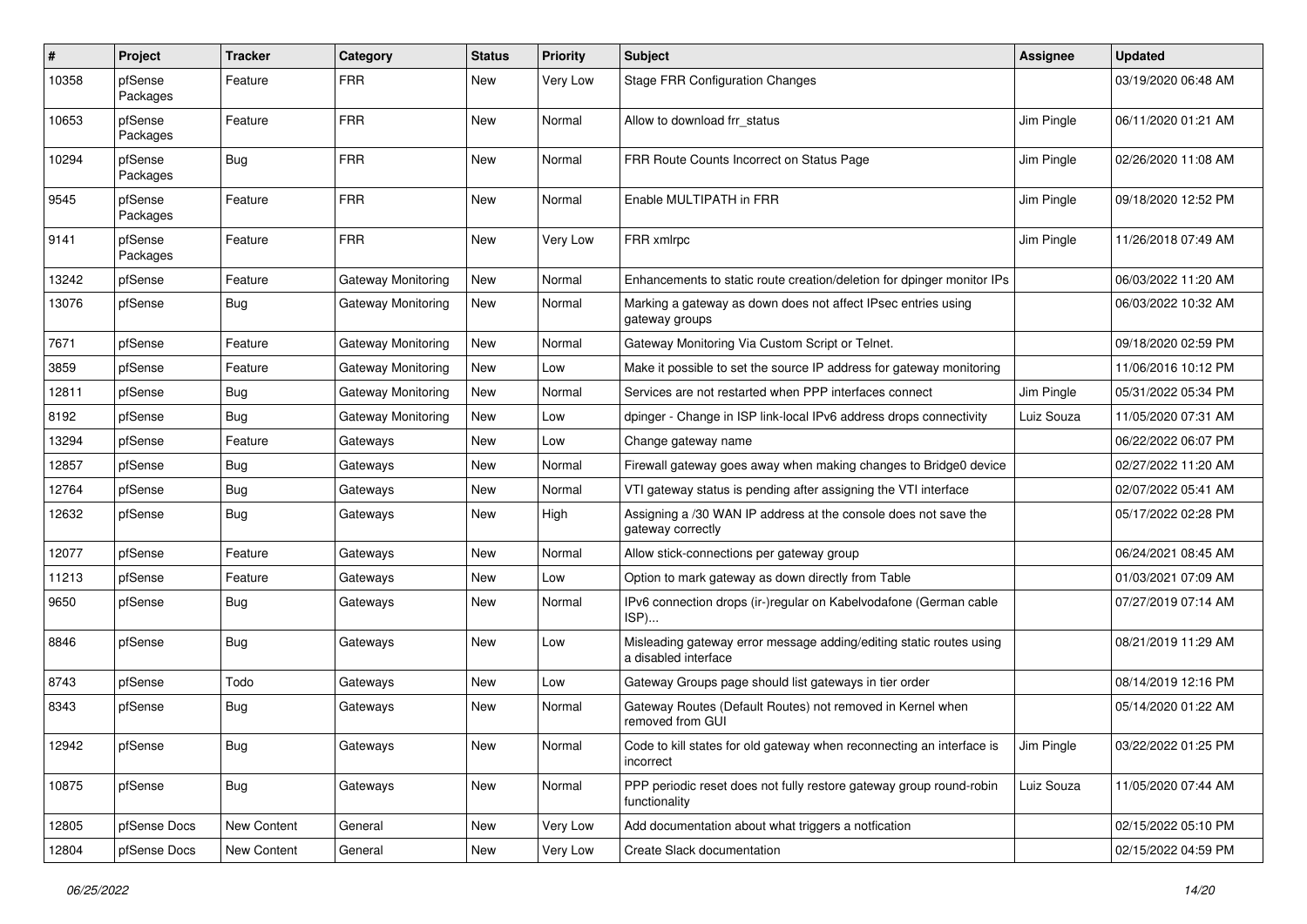| #     | Project             | <b>Tracker</b> | Category | <b>Status</b> | <b>Priority</b> | <b>Subject</b>                                                                                             | <b>Assignee</b> | <b>Updated</b>      |
|-------|---------------------|----------------|----------|---------------|-----------------|------------------------------------------------------------------------------------------------------------|-----------------|---------------------|
| 12570 | pfSense Docs        | Correction     | General  | New           | Normal          | Active appliance list missing 6100                                                                         |                 | 12/06/2021 11:41 AM |
| 12214 | pfSense Docs        | Todo           | General  | New           | Low             | Connect to WebGui.                                                                                         |                 | 08/05/2021 04:39 AM |
| 10821 | pfSense Docs        | Correction     | General  | New           | Normal          | Use neutral language alternatives                                                                          | Jim Pingle      | 09/23/2020 10:43 AM |
| 12465 | pfSense<br>Packages | Feature        | haproxy  | New           | Normal          | Add forwardfor advanced usecases                                                                           |                 | 10/16/2021 07:35 PM |
| 12427 | pfSense<br>Packages | Todo           | haproxy  | New           | Normal          | ha-proxy: action order in the GUI is not keeped in the resulting<br>ha-proxy configuration                 |                 | 10/06/2021 07:02 AM |
| 11036 | pfSense<br>Packages | Bug            | haproxy  | New           | Normal          | <b>HAproxy ACL</b>                                                                                         |                 | 02/11/2022 11:27 AM |
| 11000 | pfSense<br>Packages | <b>Bug</b>     | haproxy  | New           | Very Low        | haproxy deprecated trick suggested                                                                         |                 | 12/23/2020 02:55 PM |
| 9648  | pfSense<br>Packages | Feature        | haproxy  | New           | Very Low        | Multiple node Sync HAProxy configuration to backup CARP members<br>via XMLRPC.                             |                 | 07/25/2019 10:04 AM |
| 9599  | pfSense<br>Packages | Feature        | haproxy  | <b>New</b>    | Normal          | Support for "peers" in HAproxy                                                                             |                 | 06/25/2019 01:47 AM |
| 9500  | pfSense<br>Packages | Bug            | haproxy  | New           | Normal          | HAproxy does not delete non-applicable action config                                                       |                 | 01/18/2022 06:28 AM |
| 9261  | pfSense<br>Packages | Bug            | haproxy  | New           | Normal          | haproxy GUI failure                                                                                        |                 | 01/08/2019 12:41 PM |
| 9247  | pfSense<br>Packages | Bug            | haproxy  | New           | Low             | HAProxy multiple server selection on stats pages doesn't work                                              |                 | 01/02/2019 04:44 PM |
| 9077  | pfSense<br>Packages | Feature        | haproxy  | New           | Normal          | haproxy UI: Add seperator lines                                                                            |                 | 10/29/2018 06:06 AM |
| 8982  | pfSense<br>Packages | Feature        | haproxy  | New           | Normal          | HAproxy ACL support for map in configuration UI                                                            |                 | 06/25/2019 01:49 AM |
| 8902  | pfSense<br>Packages | Bug            | haproxy  | <b>New</b>    | Normal          | HAproxy package not use custom DNS for lookup on apply new<br>config                                       |                 | 09/16/2018 08:16 AM |
| 8869  | pfSense<br>Packages | Feature        | haproxy  | New           | Normal          | HAproxy should use RFC 7919 DH parameter files                                                             |                 | 10/17/2018 10:46 AM |
| 8438  | pfSense<br>Packages | <b>Bug</b>     | haproxy  | New           | High            | haproxy: can't use ACL for cert with http-response actions                                                 |                 | 05/24/2018 01:12 PM |
| 8232  | pfSense<br>Packages | Feature        | haproxy  | <b>New</b>    | Normal          | different ssl options based on the sni name                                                                |                 | 01/30/2019 10:36 AM |
| 8213  | pfSense<br>Packages | Bug            | haproxy  | New           | Normal          | acl src file not populated from alias                                                                      |                 | 12/21/2017 02:02 PM |
| 8121  | pfSense<br>Packages | Feature        | haproxy  | New           | Normal          | haproxy, allow to generate backends even they don't seem to be used                                        |                 | 11/23/2017 04:04 AM |
| 7686  | pfSense<br>Packages | Feature        | haproxy  | New           | Normal          | Add option in HAProxy to configure SSL defaults based on the Mozilla<br><b>SSL Configuration Generator</b> |                 | 08/16/2019 01:09 PM |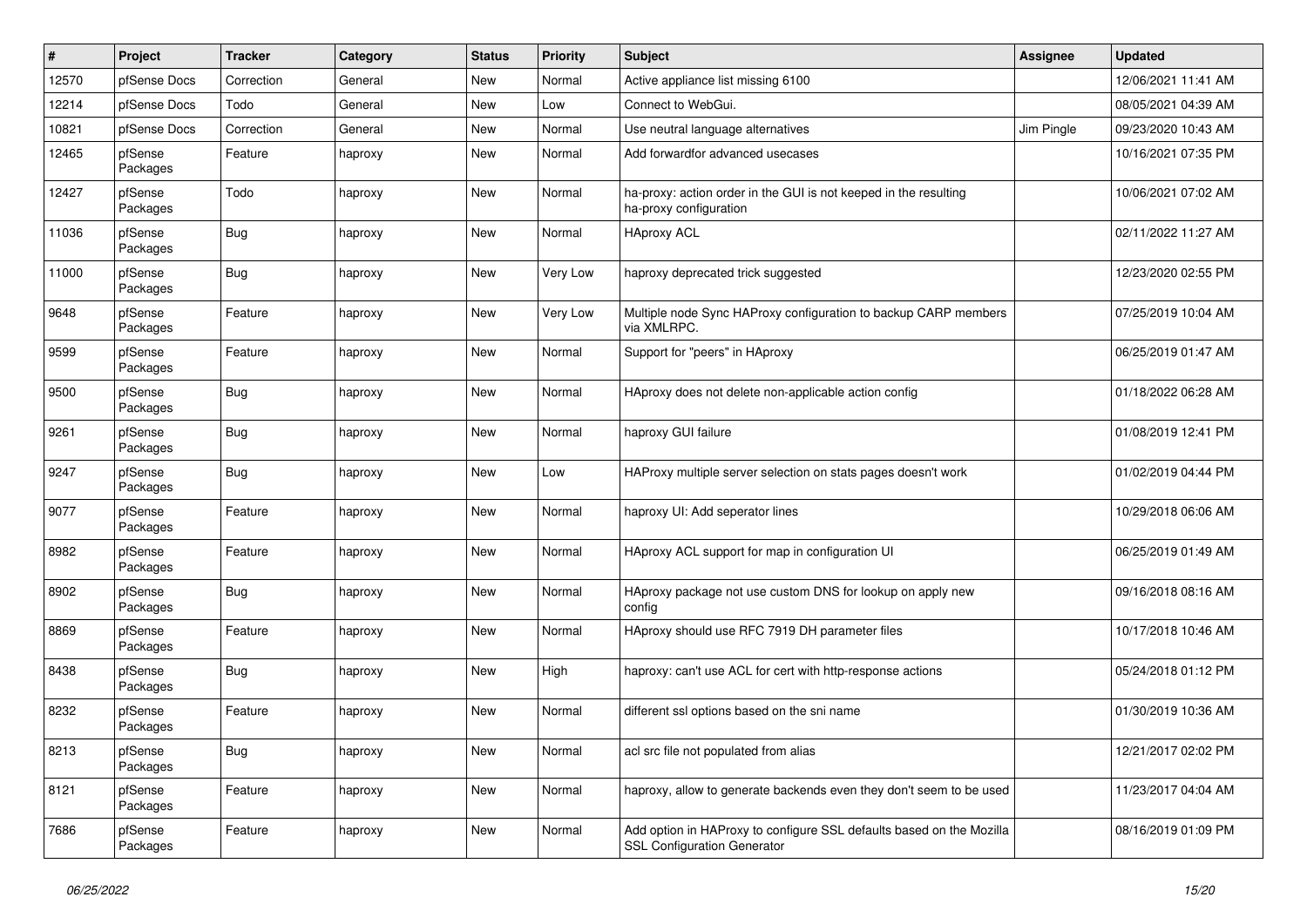| $\vert$ # | <b>Project</b>      | <b>Tracker</b> | Category           | <b>Status</b> | <b>Priority</b> | <b>Subject</b>                                                                                     | Assignee     | <b>Updated</b>      |
|-----------|---------------------|----------------|--------------------|---------------|-----------------|----------------------------------------------------------------------------------------------------|--------------|---------------------|
| 7462      | pfSense<br>Packages | <b>Bug</b>     | haproxy            | <b>New</b>    | Normal          | HAproxy not rebinding properly after WAN DHCP IP change                                            |              | 01/11/2018 09:15 AM |
| 6861      | pfSense<br>Packages | <b>Bug</b>     | haproxy            | New           | Normal          | Ha-Proxy duplicated backend used in place of original backend                                      |              | 02/18/2019 05:30 PM |
| 6784      | pfSense<br>Packages | Bug            | haproxy            | New           | Normal          | HAProxy version .48 will not use URL Table Alias for front end listener                            |              | 02/18/2019 05:32 PM |
| 12861     | pfSense Docs        | Correction     | Hardware           | <b>New</b>    | Normal          | pfSense hardware tuning guide references obsolete interface loader<br>variable & buffer limits     |              | 02/23/2022 05:31 PM |
| 12659     | pfSense Docs        | Todo           | Hardware           | <b>New</b>    | Normal          | Feedback on Hardware - Hardware Tuning and Troubleshooting -<br>Flow Control for ix                |              | 01/16/2022 10:22 AM |
| 12597     | pfSense Docs        | New Content    | Hardware           | <b>New</b>    | Normal          | How to reset IPMI settings and password for Netgate appliances                                     |              | 05/07/2022 12:33 PM |
| 12461     | pfSense Docs        | Todo           | Hardware           | <b>New</b>    | Normal          | Improve macOS Serial Command Instructions                                                          |              | 10/15/2021 03:47 PM |
| 12237     | pfSense Docs        | Todo           | Hardware           | New           | Normal          | Feedback on Hardware - Hardware Tuning and Troubleshooting                                         |              | 08/10/2021 03:13 AM |
| 13206     | pfSense Plus        | Bug            | Hardware / Drivers | New           | Normal          | SG-3100 LED GPIO hangs                                                                             |              | 06/11/2022 07:01 PM |
| 13003     | pfSense             | Bug            | Hardware / Drivers | New           | Normal          | Malicious Driver Detection event on ixl driver                                                     |              | 06/25/2022 05:00 PM |
| 12832     | pfSense Plus        | Feature        | Hardware / Drivers | New           | Very Low        | 6100 configurable Blinking Blue LED                                                                |              | 02/22/2022 07:30 AM |
| 12607     | pfSense Plus        | Bug            | Hardware / Drivers | New           | High            | Instability with Snort Inline with AWS Instances                                                   |              | 01/10/2022 09:03 PM |
| 12534     | pfSense Plus        | Feature        | Hardware / Drivers | <b>New</b>    | Normal          | Generate a ISO Image for Remote Restore of pfSense Plus on the<br>XG-1537 and 1541 units with IPMI |              | 05/30/2022 10:28 AM |
| 12300     | pfSense             | Feature        | Hardware / Drivers | <b>New</b>    | Normal          | Add Aquantia Atlantic driver to pfsense                                                            |              | 09/14/2021 06:49 AM |
| 11876     | pfSense             | Feature        | Hardware / Drivers | <b>New</b>    | Normal          | OpenSSL does not use QAT acceleration on pfSense Plus<br>21.02-RELEASE-p1 or 21.05-DEVELOPMENT     |              | 05/03/2021 08:02 AM |
| 11770     | pfSense Plus        | <b>Bug</b>     | Hardware / Drivers | <b>New</b>    | Normal          | Pantech UML295 USB Modem No Longer Functional                                                      |              | 04/01/2021 11:28 AM |
| 11732     | pfSense Plus        | Feature        | Hardware / Drivers | New           | Normal          | Add VXLAN Support to pfSense Plus                                                                  |              | 03/15/2022 02:35 AM |
| 11731     | pfSense             | Bug            | Hardware / Drivers | New           | Normal          | Missing support for Realtek USB NICs                                                               |              | 03/30/2021 04:32 AM |
| 11438     | pfSense             | Feature        | Hardware / Drivers | New           | Low             | Allow multiple cryptographic accelerator modules to be loaded at the<br>same time                  |              | 02/18/2021 12:40 PM |
| 10805     | pfSense             | Feature        | Hardware / Drivers | <b>New</b>    | Normal          | Intel QAT (QuickAssist) encryption support for PfSense                                             |              | 07/31/2020 03:13 PM |
| 10584     | pfSense             | Bug            | Hardware / Drivers | <b>New</b>    | Normal          | SG-3100 with M.2: shutdown instead of reboot                                                       |              | 07/21/2020 03:08 AM |
| 9800      | pfSense             | Feature        | Hardware / Drivers | <b>New</b>    | Normal          | Add toggle for net.isr.dispatch=deferred in GUI                                                    |              | 09/29/2019 06:18 AM |
| 7720      | pfSense             | Feature        | Hardware / Drivers | <b>New</b>    | Normal          | Add general watchdog kernel modules (like ichwd) and watchdogd<br>support in the GUI.              |              | 08/19/2019 01:20 PM |
| 6574      | pfSense             | Feature        | Hardware / Drivers | <b>New</b>    | Normal          | Support USB RNDIS network interfaces                                                               |              | 08/20/2019 08:46 AM |
| 8309      | pfSense             | Feature        | Hardware / Drivers | New           | Normal          | Include apuled driver to add support for LEDs on PC Engines APU<br>boards                          | Darryn Storm | 08/20/2019 08:47 AM |
| 8324      | pfSense             | Bug            | Hardware / Drivers | New           | Normal          | bxe cards require promisc for OSPF                                                                 | Luiz Souza   | 05/25/2020 03:19 PM |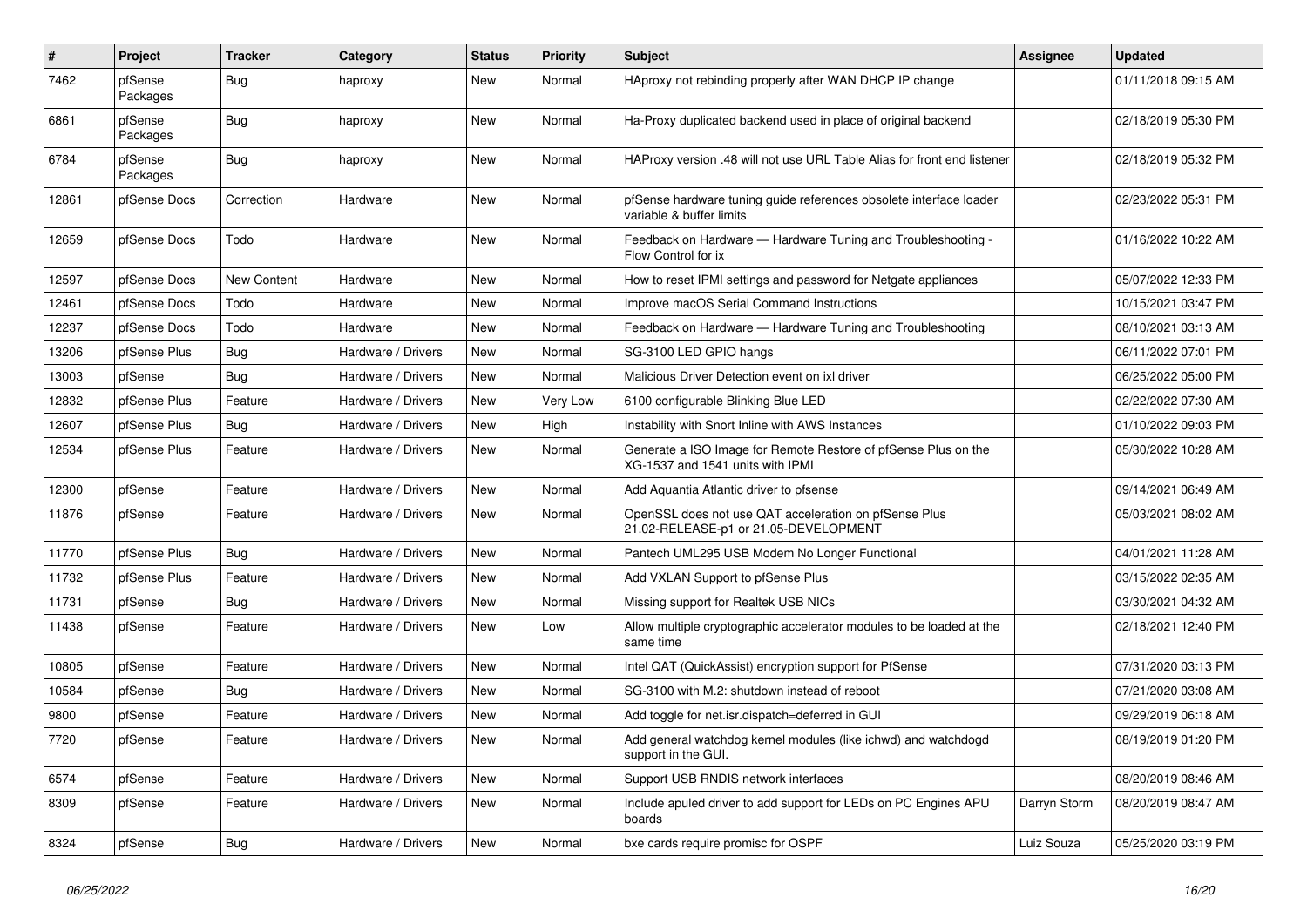| #     | Project      | <b>Tracker</b>     | Category                   | <b>Status</b> | <b>Priority</b> | <b>Subject</b>                                                                                                          | Assignee      | <b>Updated</b>      |
|-------|--------------|--------------------|----------------------------|---------------|-----------------|-------------------------------------------------------------------------------------------------------------------------|---------------|---------------------|
| 7212  | pfSense      | Feature            | Hardware / Drivers         | New           | Normal          | Provide Driver for SG-1000 Crypto Accelerator                                                                           | Luiz Souza    | 08/20/2019 08:46 AM |
| 12411 | pfSense Docs | Todo               | <b>High Availability</b>   | New           | Normal          | Feedback on High Availability - pfSense XML-RPC Config Sync<br>Overview                                                 |               | 09/29/2021 10:39 AM |
| 11739 | pfSense Docs | <b>New Content</b> | <b>High Availability</b>   | New           | Normal          | Manual Outbound NAT rules in HA setup                                                                                   |               | 07/09/2021 08:26 AM |
| 11714 | pfSense Docs | <b>New Content</b> | <b>High Availability</b>   | New           | Normal          | Feedback on Troubleshooting - Troubleshooting High Availability<br><b>DHCP Failover</b>                                 |               | 03/21/2021 05:58 PM |
| 10732 | pfSense      | Feature            | <b>High Availability</b>   | New           | Very Low        | Warning banner for secondary HA node                                                                                    |               | 12/23/2021 03:34 AM |
| 8474  | pfSense      | Feature            | <b>High Availability</b>   | New           | Low             | Easier Conversion to HA Pair from Existing Non-HA Firewall                                                              |               | 04/19/2018 11:52 PM |
| 13277 | pfSense      | Bug                | <b>IGMP Proxy</b>          | New           | Normal          | IGMP Proxy webConfigurator Page Always Produces Error                                                                   |               | 06/16/2022 07:50 PM |
| 13276 | pfSense      | Bug                | <b>IGMP Proxy</b>          | New           | Normal          | IGMP Proxy Error Message for Logging Links to System Log Instead<br>of Routing Log                                      |               | 06/16/2022 07:48 PM |
| 11954 | pfSense      | Feature            | <b>IGMP Proxy</b>          | New           | Normal          | Multicast limits                                                                                                        |               | 05/25/2021 12:36 AM |
| 11953 | pfSense      | <b>Bug</b>         | <b>IGMP Proxy</b>          | New           | Normal          | XG-1541 crashes when igmpproxy is enabled and network interfaces<br>status change                                       |               | 05/24/2021 04:55 PM |
| 10150 | pfSense      | Bug                | <b>IGMP Proxy</b>          | New           | Normal          | IGMP Proxy does not scale to hundreds of streams                                                                        |               | 01/03/2020 02:56 AM |
| 9338  | pfSense      | <b>Bug</b>         | <b>IGMP Proxy</b>          | New           | Normal          | igmpproxy ignoring downstream vlan interface                                                                            |               | 02/22/2019 03:48 AM |
| 8711  | pfSense      | <b>Bug</b>         | <b>IGMP Proxy</b>          | New           | Normal          | igmpproxy with PPPoE Interfaces                                                                                         |               | 07/28/2018 09:21 AM |
| 3862  | pfSense      | Feature            | <b>IGMP Proxy</b>          | New           | Normal          | Allow configuration of IGMP proxy's 'quickleave' parameter from the<br>web interface                                    |               | 04/05/2016 03:24 AM |
| 3382  | pfSense      | Bug                | <b>IGMP Proxy</b>          | New           | Normal          | IGMPPROXY fails with more than 32 interfaces                                                                            |               | 07/12/2016 11:01 PM |
| 12079 | pfSense      | <b>Bug</b>         | <b>IGMP Proxy</b>          | New           | Normal          | IGMPProxy: kernel panic, Sleeping thread owns a non-sleepable lock                                                      | Mateusz Guzik | 05/10/2022 03:14 PM |
| 13108 | pfSense Docs | Todo               | Installation /<br>Upgrades | New           | Normal          | ZFS filesystem implications                                                                                             | Jim Pingle    | 04/27/2022 03:18 PM |
| 12974 | pfSense Plus | Bug                | Installer                  | New           | Normal          | Typing anything into 1100/2100 recovery installer causes process to<br>stop                                             |               | 06/05/2022 04:10 PM |
| 12960 | pfSense      | Bug                | Installer                  | New           | Normal          | VGA installer image defaults to serial console, serial console is default<br>in GUI settings                            |               | 05/10/2022 03:19 PM |
| 12813 | pfSense      | Feature            | Installer                  | New           | Low             | Recover extra data in the installer                                                                                     |               | 02/17/2022 07:52 AM |
| 12367 | pfSense      | Todo               | Installer                  | New           | Normal          | ZFS: Do not show memstick disk on target list                                                                           |               | 09/13/2021 07:37 AM |
| 11363 | pfSense      | <b>Bug</b>         | Installer                  | New           | Normal          | Clean Install 2.5.0 fails due to hardware incompability                                                                 |               | 02/04/2021 11:06 AM |
| 10690 | pfSense      | Bug                | Installer                  | New           | Low             | Not possible to make UFS install on ZFS formatted drive                                                                 |               | 04/21/2022 12:39 PM |
| 8401  | pfSense      | <b>Bug</b>         | Installer                  | New           | Normal          | Issues related to keys representing alphabetic characters specific to<br>Scandinavian languages and to some other keys. |               | 03/30/2018 11:06 AM |
| 7541  | pfSense      | Feature            | Installer                  | New           | Normal          | ZFS Install, add hot spare option                                                                                       |               | 08/14/2019 09:32 AM |
| 6457  | pfSense      | Feature            | Installer                  | New           | Normal          | Allow ability to configure AWS EC2 AMI via userdata                                                                     |               | 09/21/2020 02:54 PM |
| 13279 | pfSense      | Bug                | Interfaces                 | New           | Normal          | DHCP config override affects Gateway installation.                                                                      |               | 06/17/2022 07:25 AM |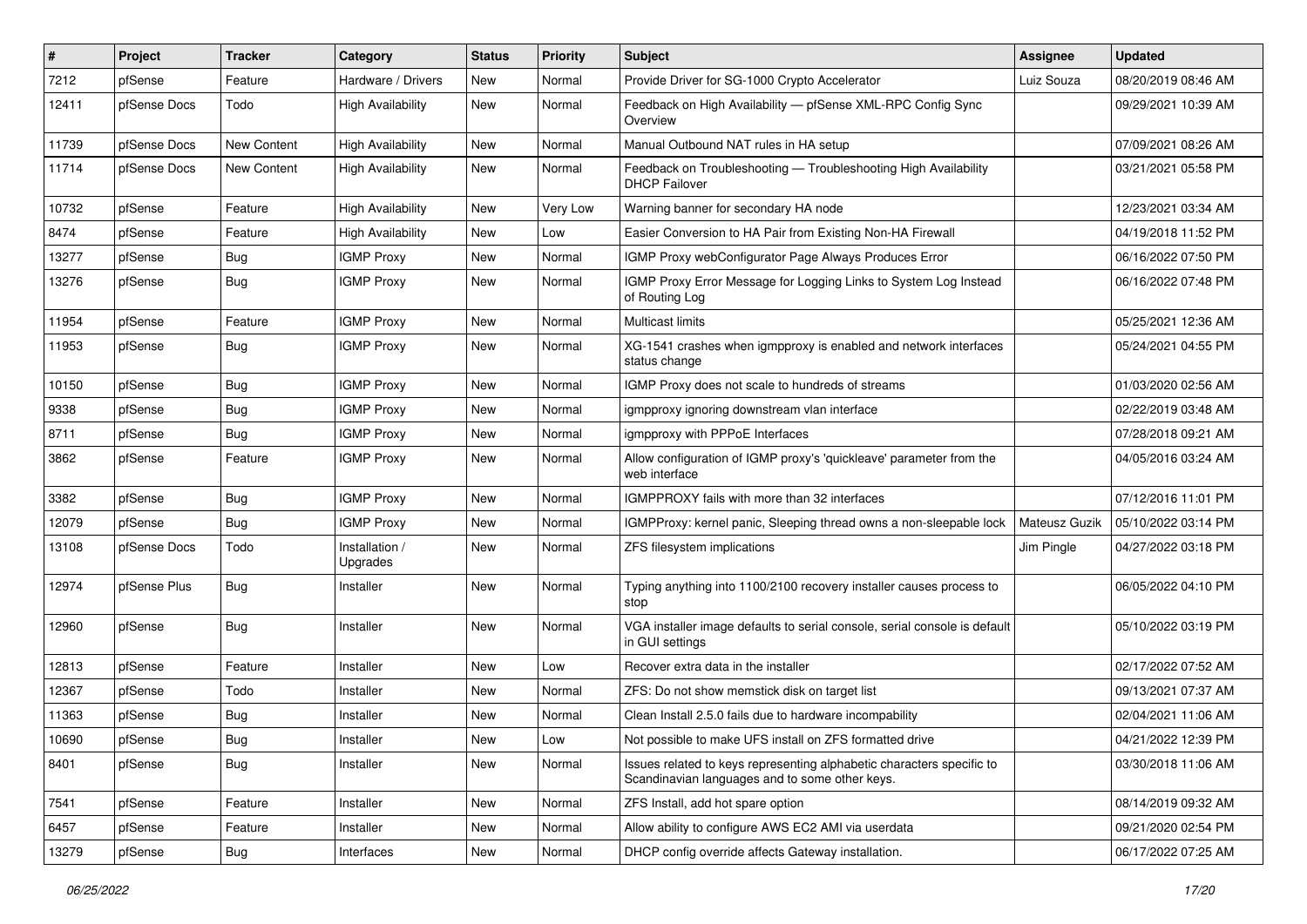| #     | Project | <b>Tracker</b> | Category   | <b>Status</b> | <b>Priority</b> | <b>Subject</b>                                                                                                                                                                                  | <b>Assignee</b> | <b>Updated</b>      |
|-------|---------|----------------|------------|---------------|-----------------|-------------------------------------------------------------------------------------------------------------------------------------------------------------------------------------------------|-----------------|---------------------|
| 12746 | pfSense | Feature        | Interfaces | New           | High            | IPoE feature for WAN interface                                                                                                                                                                  |                 | 02/01/2022 01:42 AM |
| 12679 | pfSense | Feature        | Interfaces | New           | Normal          | Remind user to update DHCPv6 range when changing interface IPv6<br>prefix                                                                                                                       |                 | 01/12/2022 07:36 AM |
| 12539 | pfSense | <b>Bug</b>     | Interfaces | New           | Low             | Changing VLAN ID for LAN interface in assignments silently fails.                                                                                                                               |                 | 11/23/2021 04:12 AM |
| 12504 | pfSense | Bug            | Interfaces | New           | Normal          | BCM57412 NetXtreme-E 10Gb RDMA Ethernet controller issue                                                                                                                                        |                 | 11/05/2021 04:51 AM |
| 12183 | pfSense | Regression     | Interfaces | New           | Low             | Changing MAC address for PPP parent interface stopped working                                                                                                                                   |                 | 04/20/2022 04:16 PM |
| 11872 | pfSense | <b>Bug</b>     | Interfaces | New           | Normal          | gif interfaces reporting incorrect traffic counters                                                                                                                                             |                 | 12/30/2021 04:00 AM |
| 11870 | pfSense | Regression     | Interfaces | New           | Normal          | Setting MTU on VLAN does not set MTU on parent interface in 2.5.1                                                                                                                               |                 | 05/02/2021 05:48 AM |
| 11657 | pfSense | Bug            | Interfaces | New           | Normal          | netmap ring reinit error                                                                                                                                                                        |                 | 03/18/2021 10:32 PM |
| 11641 | pfSense | <b>Bug</b>     | Interfaces | New           | Normal          | On xn based interfaces without the VLANMTU flag the first VLAN tag<br>defined does not follow the parent interface MTU settings. All<br>subsequent VLAN tags follow the parent interface's MTU. |                 | 03/09/2021 06:42 PM |
| 11430 | pfSense | Bug            | Interfaces | <b>New</b>    | Normal          | PHP console spam after Assigning Interfaces                                                                                                                                                     |                 | 10/09/2021 10:37 AM |
| 11412 | pfSense | Bug            | Interfaces | New           | Normal          | LLDPD Package Doesn't Work with Switchports                                                                                                                                                     |                 | 02/12/2021 08:12 PM |
| 11335 | pfSense | Bug            | Interfaces | New           | Normal          | Spoofing the MAC on a LAGG interface does not work for some NIC<br>types.                                                                                                                       |                 | 01/29/2021 09:10 AM |
| 11243 | pfSense | Feature        | Interfaces | New           | Normal          | individual pfctl snort2c tables per interface only blocking IPs for<br>specific interface when a rule triggers in snort/suricata                                                                |                 | 01/14/2021 03:02 PM |
| 11169 | pfSense | Feature        | Interfaces | New           | Very Low        | Changing interface index order                                                                                                                                                                  |                 | 12/17/2020 05:44 AM |
| 11139 | pfSense | Documentation  | Interfaces | New           | Normal          | <b>Bridges and VLANs</b>                                                                                                                                                                        |                 | 12/07/2020 12:32 PM |
| 11056 | pfSense | Feature        | Interfaces | New           | Normal          | Add option to disable flow-control on interfaces in GUI                                                                                                                                         |                 | 11/11/2020 04:41 PM |
| 10890 | pfSense | Feature        | Interfaces | New           | Normal          | Allow multiple assigned interfaces to track status of a single switch<br>port                                                                                                                   |                 | 09/14/2020 07:20 AM |
| 10223 | pfSense | Feature        | Interfaces | <b>New</b>    | Normal          | Add the ability to create additional loopback interfaces                                                                                                                                        |                 | 12/15/2020 04:35 PM |
| 10204 | pfSense | Feature        | Interfaces | New           | Low             | Possible clarification of Track IPv6 Interface Subnet ID                                                                                                                                        |                 | 01/23/2020 01:04 PM |
| 9837  | pfSense | <b>Bug</b>     | Interfaces | New           | Very Low        | ipv6 is not completely disabled on the interfaces                                                                                                                                               |                 | 10/24/2019 01:16 AM |
| 9690  | pfSense | Bug            | Interfaces | New           | Normal          | Ethernet flow control should be disabled by default                                                                                                                                             |                 | 08/19/2019 06:45 PM |
| 9585  | pfSense | <b>Bug</b>     | Interfaces | New           | Normal          | 6RD: Unable to reach hosts on within same 6rd-domain                                                                                                                                            |                 | 08/14/2019 02:39 PM |
| 9464  | pfSense | Feature        | Interfaces | New           | Normal          | Marvell 6000 -- netgate hardware (e.g.: XG-7100, XG-3100) internal<br>switch LACP support                                                                                                       |                 | 04/08/2019 07:58 AM |
| 9241  | pfSense | <b>Bug</b>     | Interfaces | New           | Normal          | Ethernet link cycles up/down if "auto-negotiate" is explicitly selected in<br>interface configuration                                                                                           |                 | 12/31/2018 08:36 PM |
| 8770  | pfSense | Bug            | Interfaces | New           | Normal          | QinQ interfaces always show as active                                                                                                                                                           |                 | 02/01/2020 09:47 AM |
| 8526  | pfSense | <b>Bug</b>     | Interfaces | New           | Normal          | DHCP client ignores server replies when 802.1q tagging is used                                                                                                                                  |                 | 08/14/2019 10:52 AM |
| 8520  | pfSense | Feature        | Interfaces | New           | Normal          | Option to auto-renew DHCP on interface with an offline gateway or<br>marked as down                                                                                                             |                 | 07/20/2021 11:00 AM |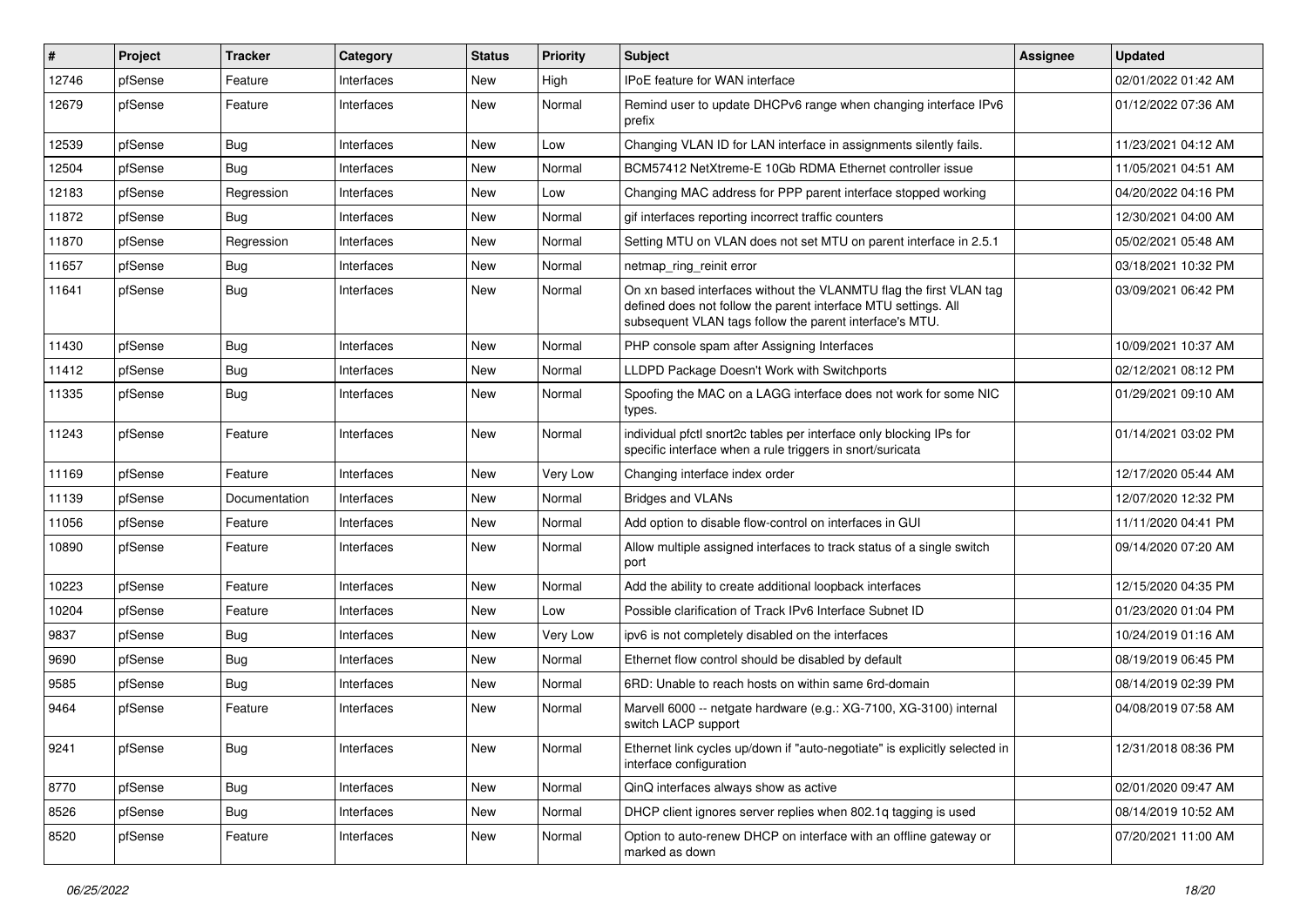| $\vert$ # | Project             | <b>Tracker</b> | Category     | <b>Status</b> | <b>Priority</b> | <b>Subject</b>                                                                                                                                                                | Assignee            | <b>Updated</b>      |
|-----------|---------------------|----------------|--------------|---------------|-----------------|-------------------------------------------------------------------------------------------------------------------------------------------------------------------------------|---------------------|---------------------|
| 8435      | pfSense             | Bug            | Interfaces   | New           | Normal          | DHCPv6 unusable in certain circumstances (US AT&T Fiber, etc.)                                                                                                                |                     | 08/14/2019 10:52 AM |
| 8173      | pfSense             | Feature        | Interfaces   | New           | Normal          | dhcp6c - RAW Options                                                                                                                                                          |                     | 05/29/2022 05:34 PM |
| 8158      | pfSense             | Bug            | Interfaces   | New           | High            | IPv6 Track Interface issue with more than one WAN-Gateway and a<br>number of internal interfaces at least track interface from one<br>interface does not work on regular base |                     | 12/03/2017 09:00 AM |
| 8113      | pfSense             | Bug            | Interfaces   | New           | Normal          | MTU setting on bridge, openypn clients ignored                                                                                                                                |                     | 12/31/2021 05:55 PM |
| 8089      | pfSense             | Bug            | Interfaces   | New           | High            | VLAN page breaks after config restore to new hardware.                                                                                                                        |                     | 11/21/2017 01:38 PM |
| 8050      | pfSense             | Bug            | Interfaces   | New           | High            | Enabling bridge while interfaces have link freezes console                                                                                                                    |                     | 11/03/2017 04:38 PM |
| 7730      | pfSense             | Bug            | Interfaces   | New           | High            | 2.3.4_1 greX: loop detected when hit save on filter rules or interfaces                                                                                                       |                     | 07/27/2017 08:16 AM |
| 7626      | pfSense             | Feature        | Interfaces   | New           | Normal          | Add IPoE support for WAN                                                                                                                                                      |                     | 01/01/2022 12:31 AM |
| 7430      | pfSense             | <b>Bug</b>     | Interfaces   | New           | Normal          | pfsense-utils.inc - where_is_ipaddr_configured() should account for<br>loopback interface                                                                                     |                     | 08/13/2019 03:48 PM |
| 7040      | pfSense             | <b>Bug</b>     | Interfaces   | New           | Normal          | Issue when disabling an interface                                                                                                                                             |                     | 12/26/2016 02:56 AM |
| 6977      | pfSense             | Bug            | Interfaces   | New           | Normal          | VLAN traffic is erroneously counted as underlying iface (untagged)<br>traffic                                                                                                 |                     | 08/13/2019 02:56 PM |
| 6845      | pfSense             | Feature        | Interfaces   | <b>New</b>    | Normal          | DHCP / DHCPv6 WAN client status page                                                                                                                                          |                     | 08/19/2019 12:37 PM |
| 6823      | pfSense             | Bug            | Interfaces   | New           | Normal          | No connectivity after changing link state to UP                                                                                                                               |                     | 04/21/2022 12:39 PM |
| 6796      | pfSense             | Feature        | Interfaces   | New           | Normal          | Allow hostnames as GRE and GIF endpoints                                                                                                                                      |                     | 08/13/2019 02:35 PM |
| 6289      | pfSense             | Bug            | Interfaces   | New           | Normal          | IPv6 address not given to track6 interfaces on create                                                                                                                         |                     | 12/30/2021 04:17 AM |
| 6038      | pfSense             | Feature        | Interfaces   | New           | Normal          | Add ability to configure which interface is chosen for defining<br>hostname IP in /etc/hosts                                                                                  |                     | 07/07/2017 09:56 AM |
| 5474      | pfSense             | Feature        | Interfaces   | New           | Normal          | Add 802.1x configuration to wired interfaces.                                                                                                                                 |                     | 03/16/2016 04:32 PM |
| 2357      | pfSense             | Feature        | Interfaces   | New           | Low             | Support Dual Stack Lite                                                                                                                                                       |                     | 05/13/2014 09:39 PM |
| 13228     | pfSense             | Bug            | Interfaces   | New           | Normal          | Recovering interface gateway may not be added back into gateway<br>groups and rules when expected                                                                             | Jim Pingle          | 05/28/2022 01:14 PM |
| 9454      | pfSense Docs        | Correction     | Interfaces   | New           | Low             | Feedback on IDS / IPS - Snort Suppression Lists                                                                                                                               | Jim Pingle          | 09/23/2020 02:44 PM |
| 8815      | pfSense             | Bug            | Interfaces   | New           | Normal          | IP addresses are removed from interfaces when link is lost and either<br>IPv4 or IPv6 is dynamic                                                                              | Luiz Souza          | 07/21/2021 07:49 AM |
| 13225     | pfSense             | Bug            | Interfaces   | New           | Normal          | Bridges with QinQ interfaces not properly set up at boot                                                                                                                      | <b>Viktor Gurov</b> | 05/27/2022 08:19 AM |
| 11091     | pfSense             | Bug            | Interfaces   | New           | Normal          | Interfaces set as disabled in the configuration have an UP status in<br>the operating system at boot                                                                          | Viktor Gurov        | 05/10/2022 03:12 PM |
| 13246     | pfSense<br>Packages | Feature        | iperf        | New           | Normal          | iperf3 service controls do not work                                                                                                                                           |                     | 06/05/2022 06:51 PM |
| 13264     | pfSense             | Feature        | <b>IPsec</b> | New           | Normal          | IPSec Phase2 select multiple PFS key groups                                                                                                                                   |                     | 06/10/2022 04:29 PM |
| 13227     | pfSense             | Feature        | <b>IPsec</b> | New           | High            | Enable IPSec Virtual IP Pool assignment by Radius for Mobile Users -<br>SIMPLE FIX                                                                                            |                     | 05/27/2022 10:15 AM |